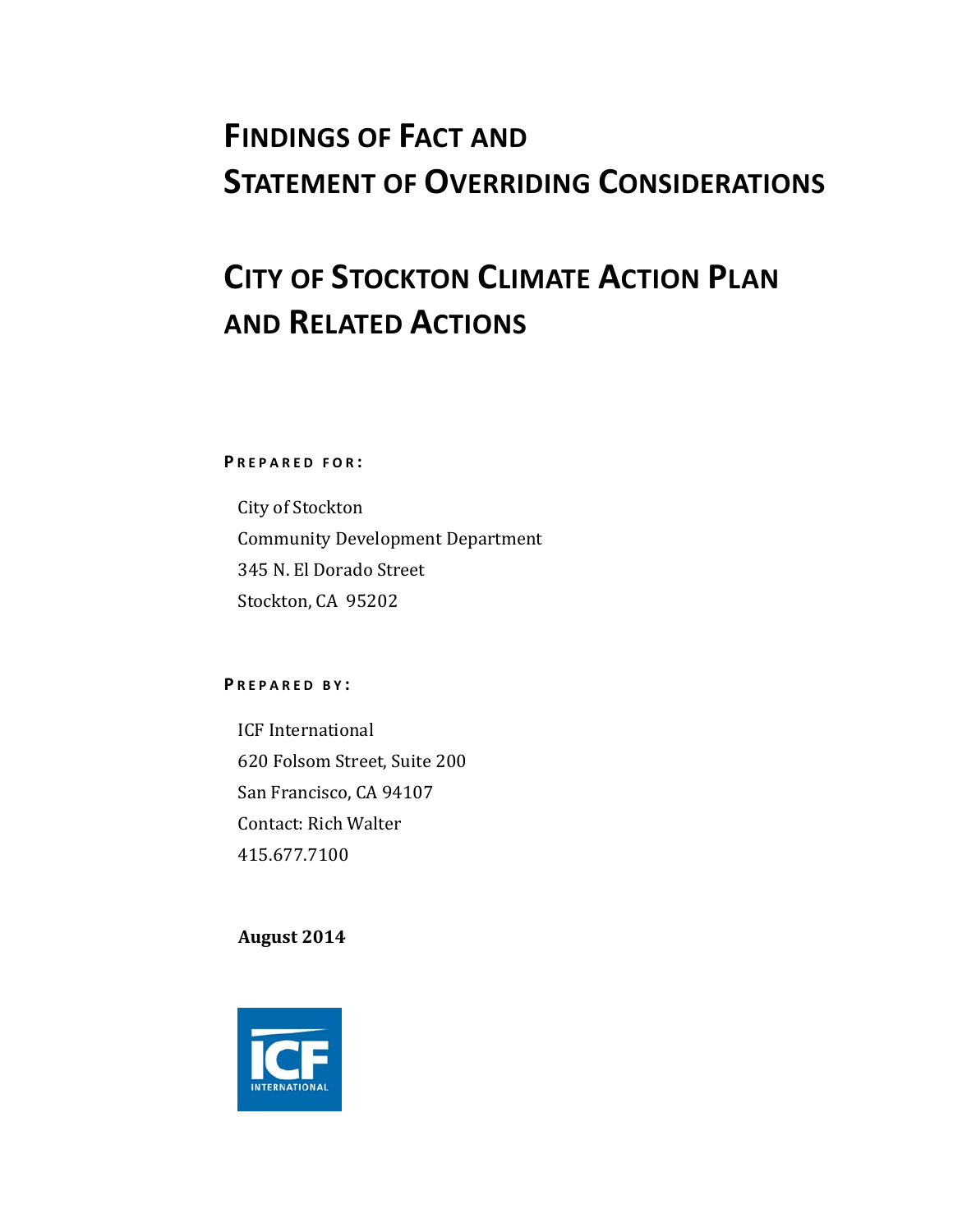City of Stockton

ICF International. 2014. Final Subsequent Environmental Impact Report for the City of Stockton Climate Action Plan and Related Actions. February. (ICF 00659.10.). Prepared for the City of Stockton.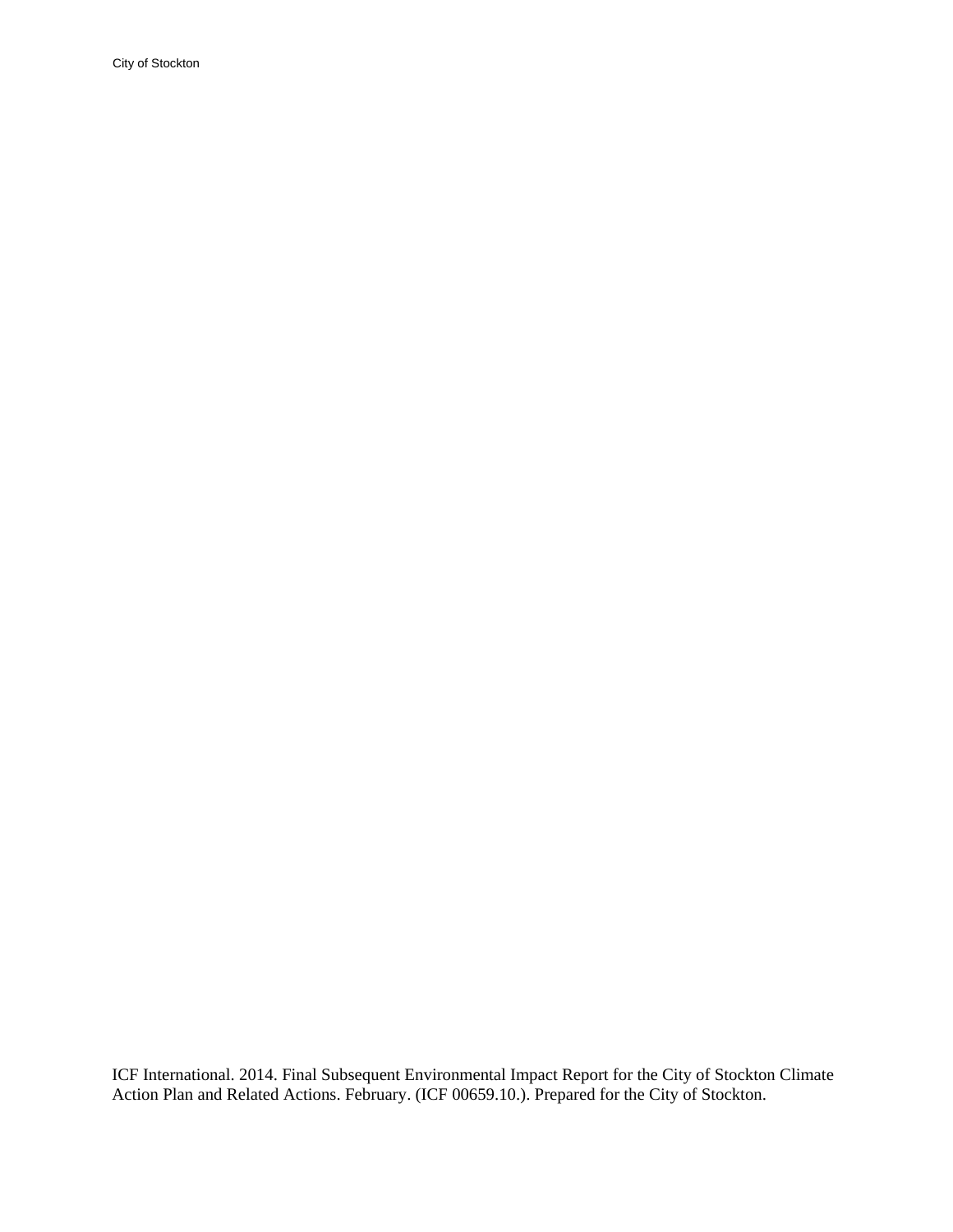# **Findings of Fact and Statement of Overriding Considerations**

# **Introduction**

To support a decision on a project for which an environmental impact report (EIR) is prepared, a lead or responsible agency must prepare written findings of fact (Findings) for each significant environmental impact identified in the EIR (Section 15091 of the California Environmental Quality Act [CEQA] Guidelines). The City of Stockton, as the lead agency, has prepared these Findings for the City of Stockton Climate Action Plan and Related Actions (Proposed Project). The Findings must be adopted by the Stockton City Council after certification of the Final Subsequent EIR (SEIR) and at the time of approval of the project.

Section 15091 of the CEQA Guidelines states that no public agency shall approve or carry out a project for which an EIR has been certified identifies one or more significant environmental effects of the project, unless the public agency makes one or more written findings for each of those significant effects, accompanied by a brief explanation of the rationale for each finding. Based on the State CEQA Guidelines (Title 14, California Code of Regulations, Section 15000 et seq.), the possible findings are as follows:

- Changes or alternatives have been required in, or incorporated into, the project that avoid or substantially lessen the significant environmental effect as identified in the Final EIR.
- Such changes or alternatives are within the responsibility and jurisdiction of another public agency. Such changes have been adopted by such other agency or can and should be adopted by such other agency.
- Specific economic, legal, social, technological, or other considerations, including provision of employment opportunities for highly trained workers, make infeasible the measures or project alternatives identified in the Final EIR.

After considering the Final EIR in conjunction with making the Findings, the lead agency must not approve the project for which the EIR was prepared unless the project as approved will not have a significant effect on the environment; or all avoidable significant effects on the environment have been eliminated or substantially lessened, and any remaining significant effects on the environment are determined to be unavoidable and acceptable based on the Findings described above.

As the EIR prepared for the Proposed Project is a SEIR to the previously certified EIR for the Stockton General Plan (GPEIR), the requirement for additional findings is limited to those new significant impacts or substantially more severe impacts identified in the SEIR beyond those disclosed in the GPEIR. The findings adopted by the City of Stockton for the GPEIR are hereby incorporated by reference. Where the Proposed Project would not result in new significant impacts or substantially more severe impacts than those addressed by the GPEIR and the findings adopted pursuant to the GPEIR, there is no need for additional findings for the Proposed Project.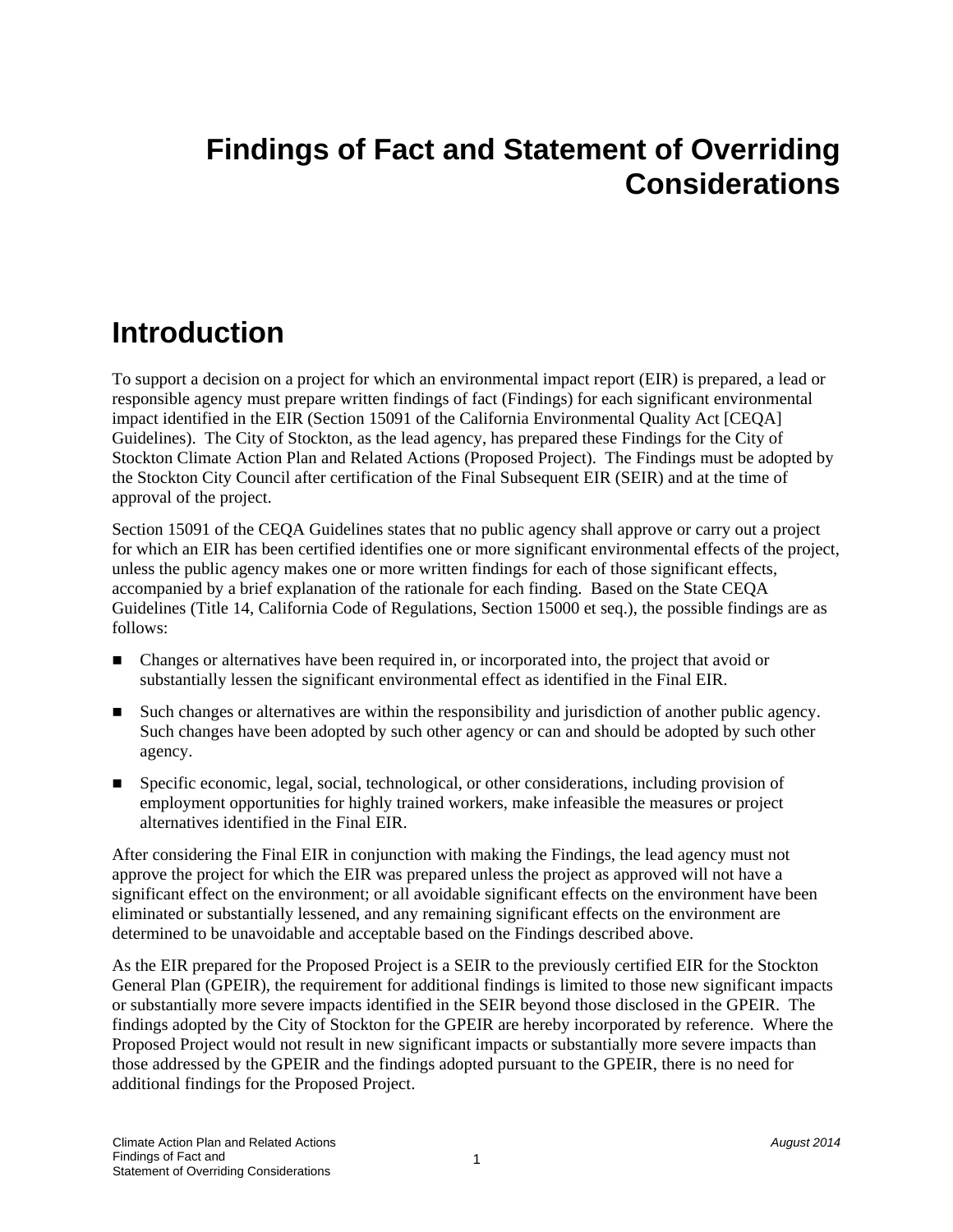Separately, CEQA requires decision-makers to balance the economic, legal, social, technological, or other benefits of a proposed project against its unavoidable environmental risks when determining whether to approve a project. If the specific economic, legal, social, technological or other benefits of the project outweigh the unavoidable adverse environmental effects, the adverse environmental effects may be considered acceptable (State CEQA Guidelines 15093). In this case, the lead agency must state in writing the specific reasons to support its action. This "statement of overriding considerations" shall be supported by substantial evidence in the record, shall be included in the record of the project approval, and should be mentioned in the notice of determination. Pursuant to Section 15093 of the CEQA Guidelines, a Statement of Overriding Considerations has been prepared for the project.

As noted above, a SEIR to the GPEIR was prepared for the Proposed Project. Thus, the statement of overriding considerations is limited to only those new significant and unavoidable impacts identified in the EIR. Significant unavoidable impacts identified in the GPEIR were addressed in a prior statement of overriding considerations adopted at the time of adoption of the existing General Plan. Where the Proposed Project would not result in new significant unavoidable impacts or substantially more severe significant unavoidable impacts than those addressed by the GPEIR and the statement of overriding considerations adopted pursuant to the GPEIR, there is no need for additional statements of overriding considerations for the Proposed Project.

# **Project Description**

The EIR prepared for this project analyzed three related actions:

- Climate Action Plan containing measures to reduce greenhouse gas (GHG) emissions through 2020.
- Transit Plan/Program to promote and/or retain transit service in Stockton.
- A funding program for the items related to implementation of a Settlement Agreement between the city, the Sierra Club and the California Attorney General concerning the existing General Plan CEQA compliance.

# **Climate Action Plan**

The City has prepared a CAP for reducing its GHG emissions by 2020 to a level approximately  $10\%$ <sup>1</sup> below 2005 levels. The CAP was prepared in consultation with the CAPAC, the stakeholder group appointed by the City Council to represent various stakeholders and to advise the City on implementation of the Settlement Agreement including preparation of the CAP.

The CAP is organized as follows.

- The *Executive Summary* summarizes the key findings of the document.
- *Introduction: Summary of the Settlement Agreement* provides relevant regulatory information (AB 32, etc.) and the science concerning climate change.
- *GHG Emissions Inventory and Forecast Summary* includes the latest emissions inventory and forecasts.

l

 $1$  As described in the CAP, the actual goal is 10.12%, but is referred to as "approximately 10%" in the SEIR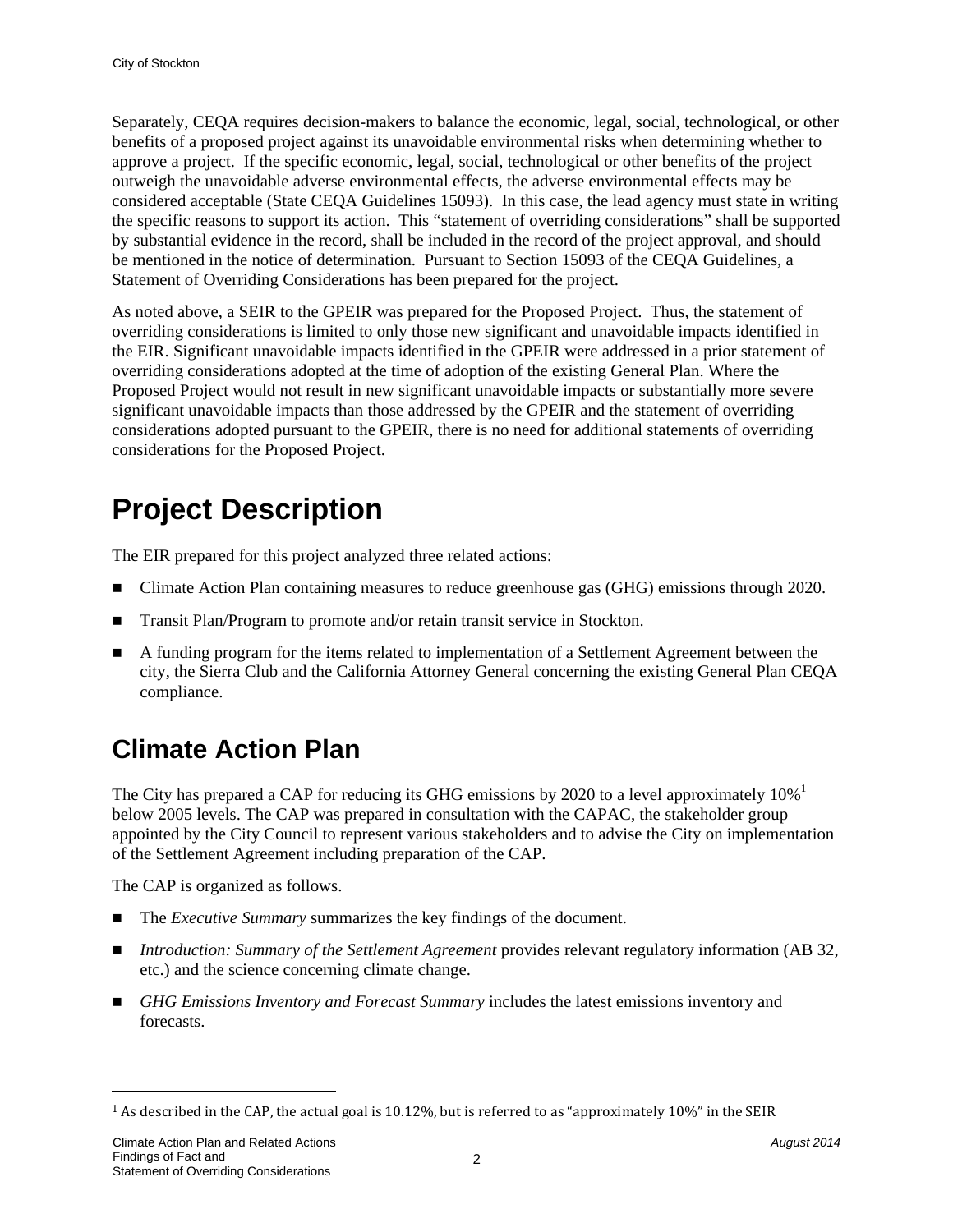- *GHG Reduction Strategies and Measures and Cost/Benefit Analysis* includes the analysis and conclusions from the quantification of GHG reduction measures and cost/benefit analysis and addresses include the following sectors:
	- o Building energy use.
	- o Land use and transportation.
	- o Waste generation.
	- o Water consumption.
	- o Wastewater treatment.
	- o Urban forestry.
	- o High global warming potential GHGs.
	- o Off-road vehicles.
- *Implementation Strategies* identifies key implementation tasks to be pursued in full by the City at the time of implementation as well as the financing options for different measures.

The entire CAP (available on the City's website) is hereby incorporated by reference as part of this SEIR. The CAP is summarized further below. For a full description of the CAP and the GHG-reduction measures, please refer to the CAP document itself.

### **Transit Plan/Program**

The Transit Plan/Program (included as Appendix D to the CAP) recognizes that transit will play a part in meeting the GHG reduction targets set in the CAP and has been developed in consultation with the San Joaquin RTD. The Transit Plan/Program is incorporated by reference. A summary is provided below.

The Transit Plan/Program includes actions intended to accomplish the following.

- $\blacksquare$  Improve the public transit network.
- Eliminate potential last mile barriers that keep people from using transit.
- Adopt transit-supportive policies.
- Identify long-term funding solutions to support the existing and future transit system and transitoriented development.

The final outcome of this effort is a comprehensive plan, with a program of specific actions and quantifiable measures, which the City can use to address issues in the CAP and assist the San Joaquin RTD in identifying future policies and/or programs and related revenue sources to increase transit system utilization.

### **Settlement Agreement Work Program Funding Program**

As described in the NOP for this SEIR, the City is considering funding sources to offset the costs related to compliance with the Settlement Agreement, including the following items.

Implementing the existing Green Building Ordinance, including inspections.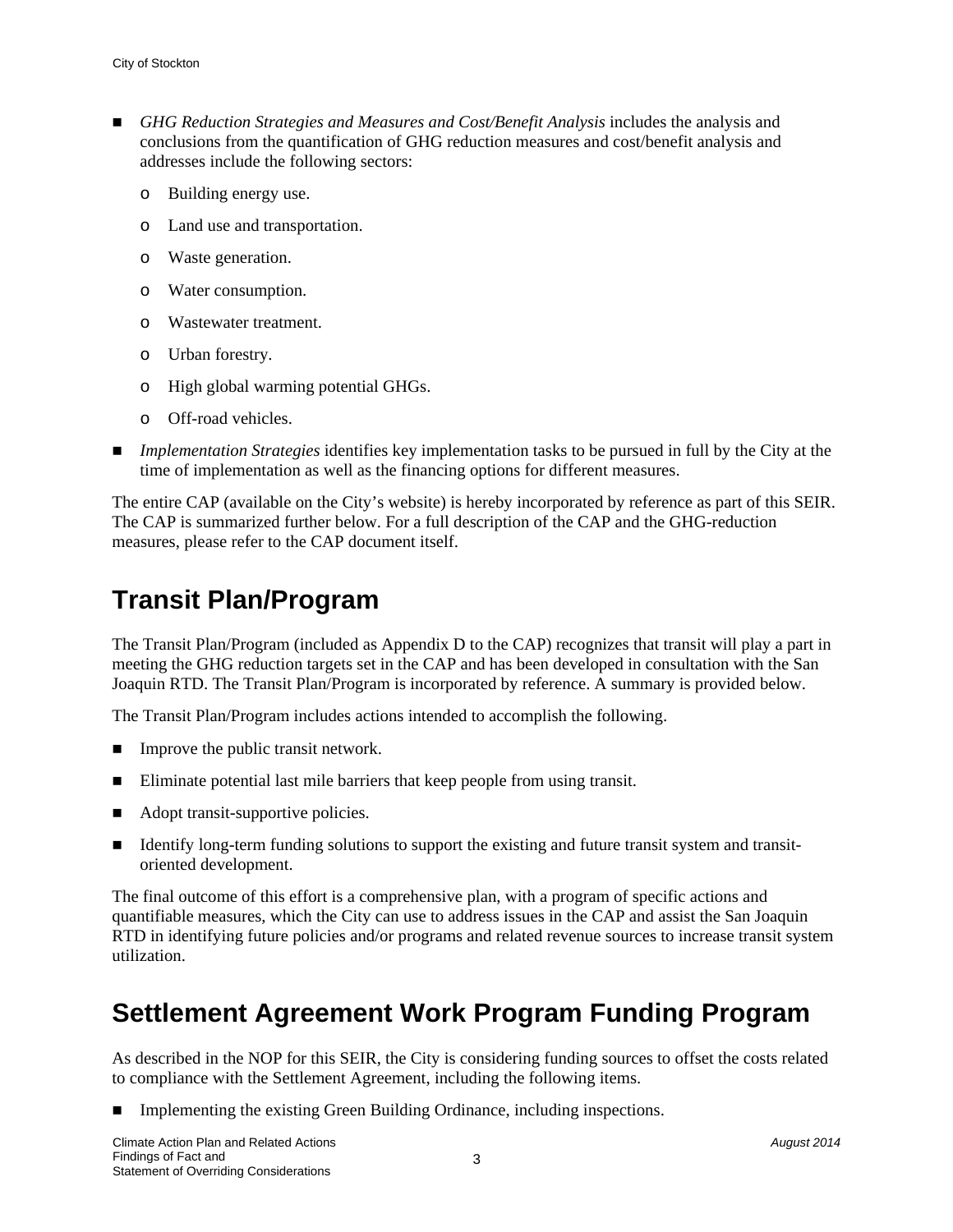- Implementing proposed energy efficiency, transportation, waste reduction, water conservation, and other measures in the CAP, including requirements for new development review and for monitoring and reporting of CAP implementation over time.
- Implementing the proposed transit improvements in the Transit Plan/Program.

Chapter 4 of the CAP includes an identification of a variety of federal, state, and local public and private funding sources for implementation of the CAP. Local sources of public funding include the capital improvement plan (CIP) for certain City infrastructure improvements (e.g., street lights); utility rates as a source of funding of water, waste, and wastewater measures; and an AB 811 financing district for energy efficiency and renewable energy. Chapter 4 of the CAP also describes potential future funding options. However, given the current economic climate in the city, these future options are not being proposed as this time.

Implementation of a funding program will only enable implementation of other proposed actions included in the CAP and the transit improvements in the Transit Plan/Program. As such, the funding program itself will not result in additional environmental impacts beyond those disclosed in this SEIR for the various actions described above, and the analysis in the SEIR need not further analyze implications of different funding approaches or options. No findings are thus necessary related to this element of the Proposed Project.

### **Environmental Impacts**

### **Summary of Impacts**

The Final EIR indicated that the Proposed Project would result in new significant impacts or substantially more severe significant effects on the environment to the following environmental resource than those impacts disclosed in the GPEIR if the project is implemented in the following subject areas

- Land Use
- **Transportation and Circulation**
- Public Facilities and Services
- Recreation and Waterways
- Natural and Cultural Resources
- Climate Change

### **New Significant or Substantially More Severe Significant Environmental Impacts that are Mitigated to Less-Than-Significant Levels**

The Final EIR identifies one new significant or substantially more severe impact that would be mitigated to less than significant levels with mitigation identified in the SEIR.

**Impact CC-3: Development allowed by the General Plan would subject property and persons to otherwise avoidable physical harm in light of inevitable climate change.**  As described in the SEIR, in light of the *Ballona Wetlands* appellate court ruling, current CEQA court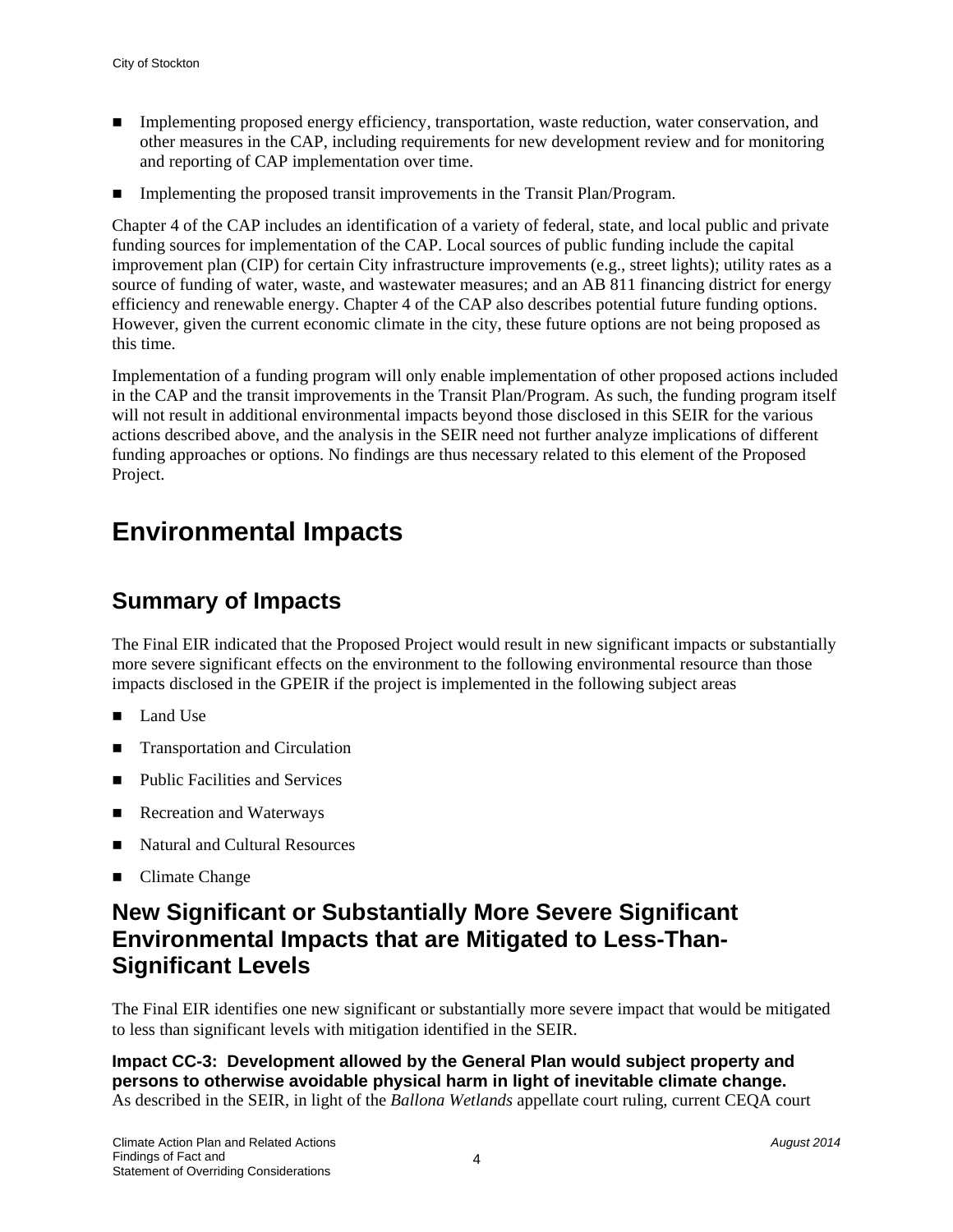precedent has indicated that analysis of the impact of the environment on a project, including the effects of climate change, may not be required. Nevertheless, the SEIR took a conservative approach by completing this analysis. The City reserves the right to argue whether such analysis is or is not actually required by CEQA, should this issue be legally challenged in relation to this SEIR.

The GPEIR did not analyze the impacts of climate change on the city or on future development in the city. This SEIR analysis addressed the impacts of climate change on the city and future development overall and also identifies whether the Proposed Project (CAP and Transit Plan/Program) would help to reduce or exacerbate the City's resiliency to climate change effects.

As discussed above, several adverse environmental effects are projected to impact California over the next century as a result of global climate change. The extent of these effects is still being defined as climate modeling tools become more refined. Potential climate change effects on Stockton are discussed by SEIR resource area and are based on the California Natural Resources Agency (2009) climate adaptation guidance. When appropriate, certain resource areas have been combined to facilitate a more comprehensive discussion of climate change impacts. Note that the GHG reduction measures proposed in the CAP will increase the City's resiliency and ability to adapt to changing climatic conditions. Resiliency benefits provided by the CAP are also discussed below.

Local and regional changes in climate may affect future land uses and development patterns in the city. Potential climate change effects on land use, housing, and community design in Stockton were described in Chapter 4 of the Final SEIR include the following:

- Changes in erosion and sedimentation rates.
- Changes in species geographic range and distribution.
- Decreased species populations and quality of species habitat.
- **Increased air temperatures.**
- Increased atmospheric  $CO<sub>2</sub>$  concentrations and acidification.
- Increased evapotranspiration.
- **IDED** Increased fire risk.
- Increased frequency and intensity of extreme heat events.
- Increased frequency and intensity of wildfires.
- Increased frequency and severity of droughts.
- Increased frequency and severity of flood events.
- Increased frequency of extreme heat events.
- Increased soil temperatures.
- Increased water temperatures.
- Reduced precipitation and runoff volumes.
- Shift from snowfall to rainfall.
- Spreading of pests and vector-borne diseases.

GHG reduction measures proposed in the CAP will increase the City's resiliency and ability to adapt to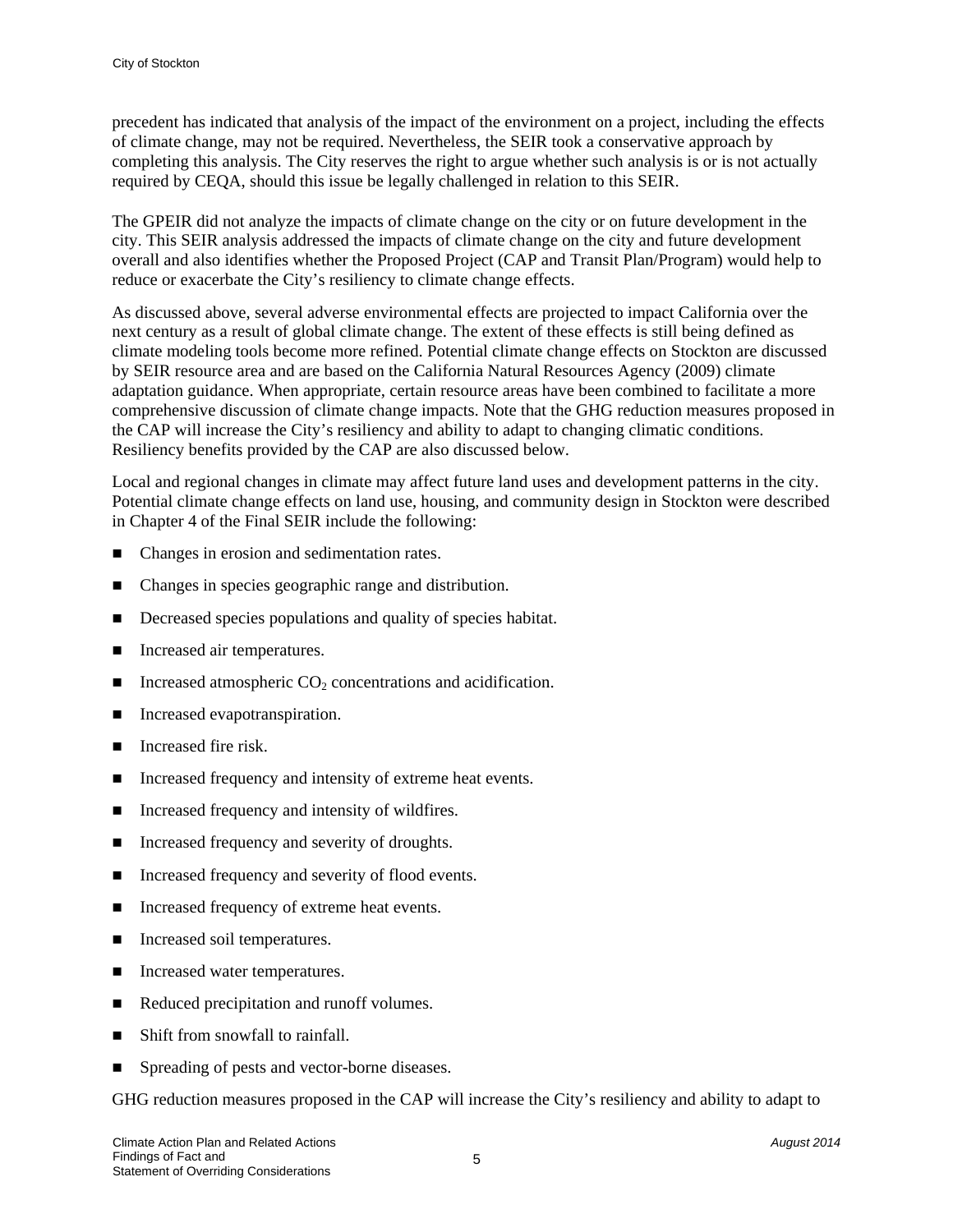changing climatic conditions. In particular, the CAP includes energy efficiency and renewable energy measures that will reduce fossil fuel consumption and potentially buffer partially the City from future spikes in energy prices and demand. Water conservation measures (included in the CAP) will also reduce the City's reliance on diminishing water supplies influenced by changing precipitation levels and temperature. Land use and transportation measures (including the Transit Plan/Program) that promote alternative vehicles and non-motorized forms of travel may improve local air quality. Likewise, cool roofs and urban forestry practices that may implemented as part of the Development Review Process may help reduce urban heat island and ambient temperatures within the heavily urbanized portions of the city.

Based on the anticipated resiliency benefits identified above, implementation of the CAP and related actions is not expected to increase the severity or intensity of risk associated with climate change. Rather, the project will likely contribute to overall climate preparedness. Although CAP measure Trans-1 would result in additional development of housing in Stockton by buildout, because the CAP would result in more efficient development in the city, the additional new development as well as the city as a whole would be better prepared to face climate change effects than without the CAP. Accordingly, the Proposed Project's impact would be less than significant.

However, because the original GPEIR did not address climate change resiliency for General Plan buildout overall, without further mitigation, development allowed under the General Plan—as well as existing development—could subject to people and property to otherwise avoidable physical harm related to sea level rise, flooding, agriculture, public health, and natural ecosystems. A certain amount of environmental change is inevitable due to current and unavoidable future increases in GHG emissions worldwide. The extent of such change on a local basis to water supplies, flooding, natural ecosystems, and environmental health, and other areas is not fully understood at present, but is expected in the long-term to be substantial and significant. Mitigation Measure CC-1 is recommended for implementation by the City to promote adaptation planning as integral part of advance planning. With implementation of Mitigation Measure CC-1, new development and the city overall will be more resilient to these inevitable changes and would avoid additional physical harm to persons and property resultant from climate change effects. Thus, with mitigation, buildout allowed under the General Plan would not make a considerable contribution to a cumulative impact related to adaptation to climate change effects and impacts would be less than significant.

#### **Mitigation Measure CC-1: Develop and implement a Climate Adaptation Plan for the City of Stockton**

Stockton shall prepare and implement a Climate Adaptation Plan to prepare proactively for the impacts of climate change to the City's economy and natural ecosystems and to promote a climate resilient community.

Two useful guides to climate resiliency planning include *Preparing for Climate Change: A Guidebook for Local, Regional, and State Governments* (The Climate Impacts Group and ICLEI—Local Governments for Sustainability 2007) and the *California Adaptation Planning Guide: Planning for Adaptive Communities* (California Emergency Management Agency and California Natural Resources Agency 2012). These documents present the following general steps.

Scope the climate change impacts to major city sectors, and build and maintain support among stakeholders to prepare for climate change.

- Establish a climate change adaptation team.
- Identify planning areas relevant to climate change impacts.
- Conduct a vulnerability assessment based on climate change projections for the region, the sensitivity of planning areas to climate change impacts, and the ability of communities to adapt to climate change impacts.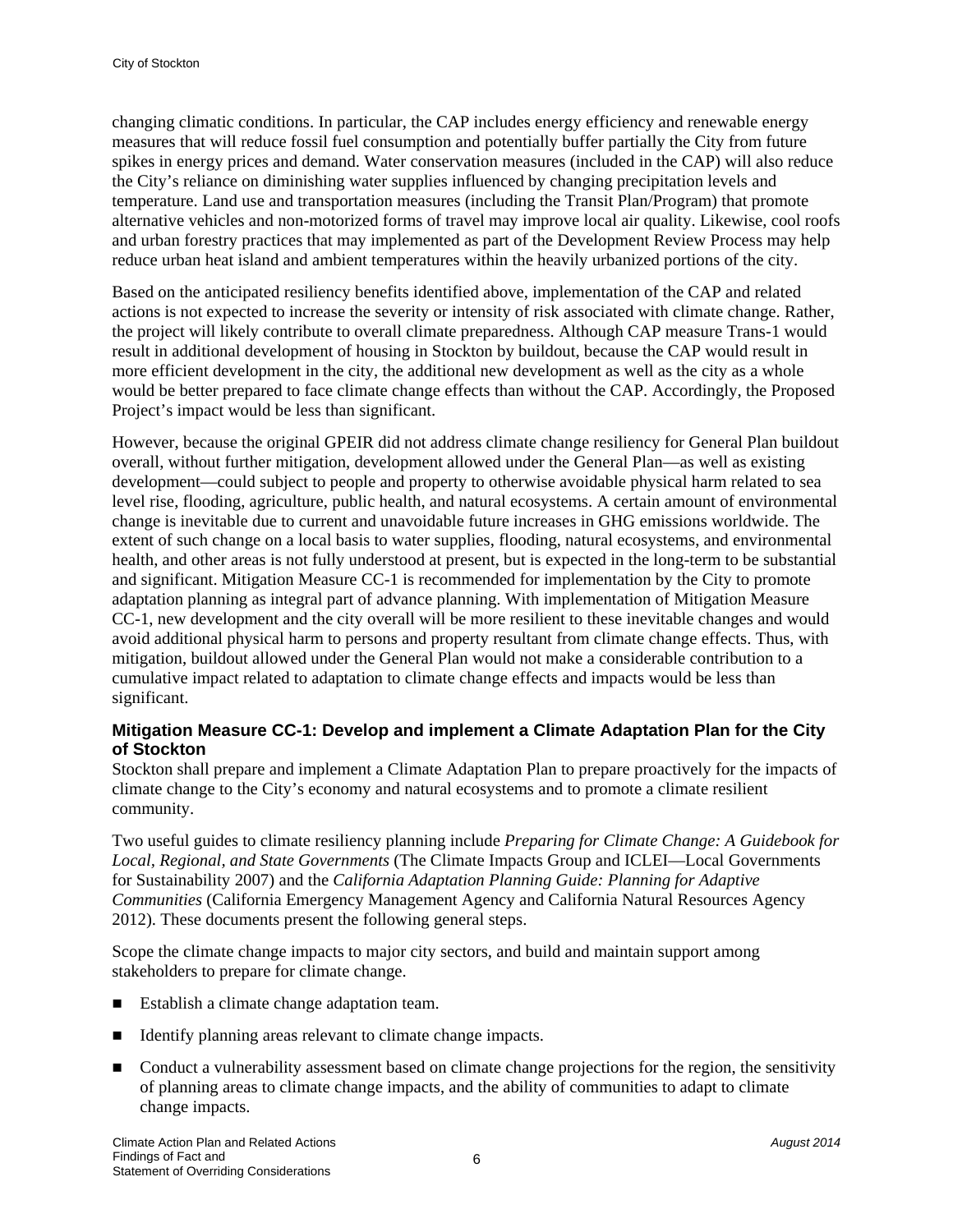- Conduct a risk assessment based on the consequences, magnitude, and probability of climate change impacts, as well as on an evaluation of risk tolerance and community values.
- Establish a vision and guiding principles for climate-resilient communities, and set preparedness goals in priority planning areas based on these guiding principles.
- Develop, select, and prioritize possible preparedness actions.
- Identify a list of important implementation tools.
- Develop an understanding of how to manage risk and uncertainty in the planning effort.
- Develop measures of resilience, and use these to track the results of actions over time.
- Review assumptions and other essential information to ensure that planning remains relevant to the most salient climate change impacts.
- Update plans regularly.

Potential areas of emphasis for preparedness planning in the early phases, which would benefit the city in the more near-term, include assessing the potential for flooding and sea level rise, changes in water supply over time, and preparing for protection of vulnerable population during extreme heat events and days of substantially impaired air quality.

Potential implementation steps could include adopting land use designations that restrict or prohibit development in areas that may be more severely impacted by climate change (e.g., areas that are at high risk of flooding); adoption of programs for the purchase or transfer of development rights in high-risk areas to receiving areas of equal or greater value; and support for agricultural research on locally changing climate conditions.

To be effective, adaptation planning needs to be an ongoing commitment of the City. The first plan will be completed no later than 5 years after the adoption of the CAP will be updated at least every 5 years thereafter, and will be comprehensively reviewed and updated during any future comprehensive General Plan update.

#### **Finding**

As described above, the Proposed Project would, if anything, make Stockton more resilient to climate change effects, particularly by promoting alternative energy technologies and by reducing current levels of energy consumptions. As this impact was not addressed in the GP EIR, the potential impact is disclosed in this SEIR.

Changes have been required in, or incorporated into, the project that avoid or substantially lessen the significant environmental effect as identified in the Final SEIR. The City of Stockton hereby finds that implementation of Mitigation Measure CC-1 is feasible and is hereby adopted and incorporated into the project. Adoption of this measure will reduce the potentially significant impact of development allowed by the General Plan to a less-than-significant level.

### **Significant Unavoidable Environmental Impacts**

The GPEIR identified the unavoidable significant effects caused by implementation of the General Plan in the GPEIR. The detailed discussion provided in the GPEIR and the Findings adopted pursuant to the GPEIR are fully incorporated into this SEIR by this reference. The GPEIR identified significant unavoidable impacts related to aesthetics, agricultural resources, air quality, biological resources, cultural resources, hazards and hazardous materials, hydrology and water quality, land use and planning, noise,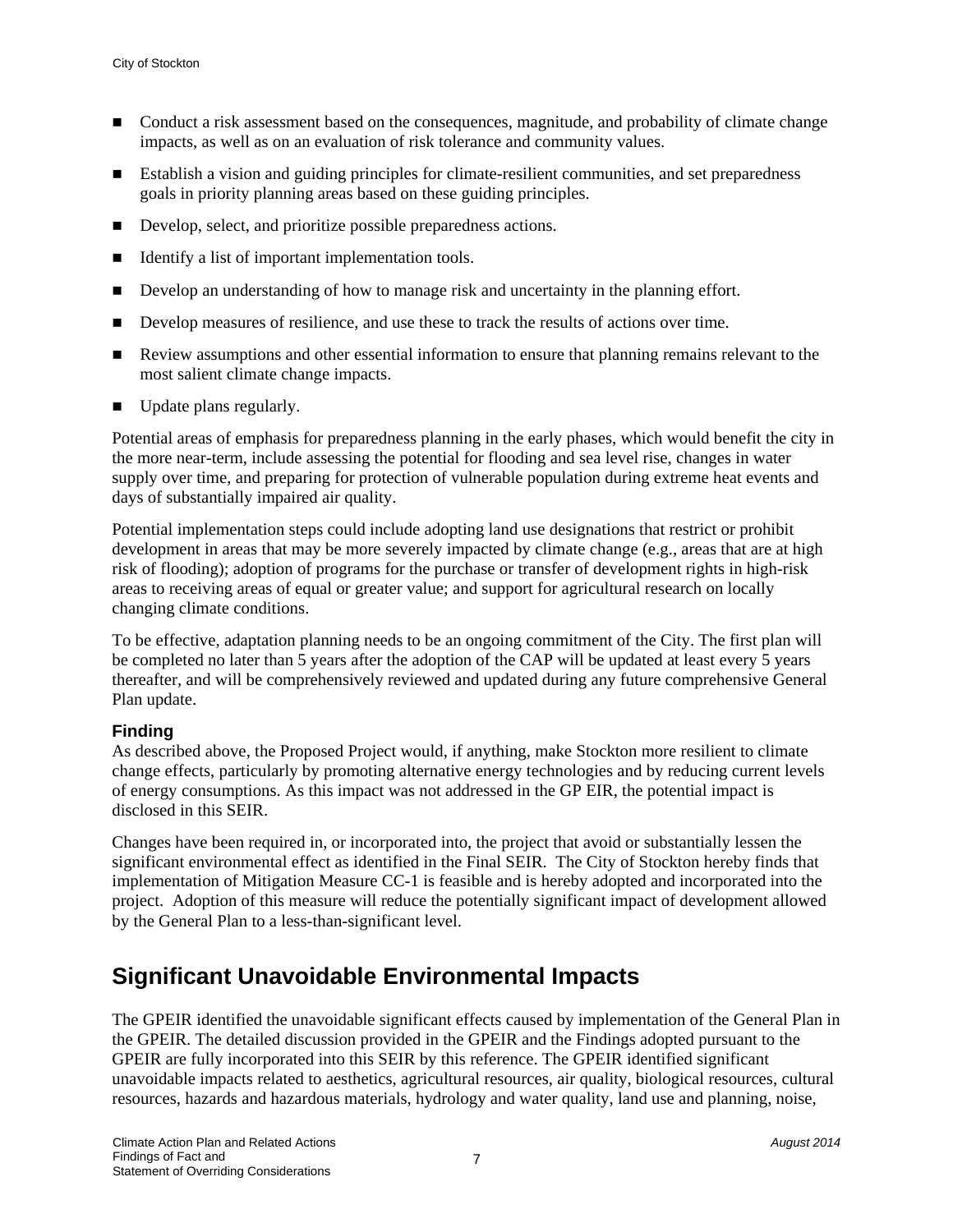public services (including recreation), utilities, and traffic/transportation.

As discussed in the Final SEIR Chapter 3 through 14, development under the General Plan, as modified by the Proposed Project, would result in one new significant and unavoidable impact and would increase the severity of five significant and unavoidable impacts beyond the level disclosed in the GPEIR. Findings are made for these six new or more severe impacts below accordingly:

#### **Transportation and Circulation**

#### **Impact TC-1: Increased vehicular traffic in the downtown area**

The GPEIR stated that buildout of the General Plan in 2035 would include substantial amounts of new development in the city, and that implementation of the General Plan would more than double the total number of vehicle trips and miles of vehicular travel as compared to existing conditions. The GPEIR also stated that in order to achieve the City's desired level of service, improvements to a number of existing roadway facilities and several new facilities would need to be constructed. Some roadway facilities existed where it was determined to not be possible to achieve the City's desired level of service (LOS D) given the presence of local physical and environmental constraints. Policy TC-2.D identified exceptions to the general LOS standard. Even with implementation of various mitigating General Plan policies, the GPEIR found impacts associated with increased traffic and congestion to be significant and unavoidable.

The Proposed Project is not anticipated to increase overall levels of growth by 2035 above that disclosed in the GPEIR. In addition, the proposed CAP project includes several GHG reduction measures that would mitigate impacts associated with increased traffic and congestion caused by growth.

- *Trans-1* would support a jobs/housing balance and greater land use diversity throughout the city. This could reduce the number of trips and the length of some trips made by local residents, as the distance to their jobs and commercial outlets would be shorter.
- *Trans-2* would increase the price of parking the downtown area, thereby encouraging public transit use and decreasing the number of trips made by residents. In addition, this reduction measure would create incentives for people to parking away from their place of business and make rideshare locations more attractive, which could also decrease the number of trips.
- *Trans-3* would encourage the development of transit amenities, including improved park-and-ride facilities and bus shelters, which could encourage public transportation use and decrease the number of trips made in the city.
- *Trans-4* involves the construction of grade-separated crossings across railroad lines in the city, which would improve goods movement and decrease congestion.
- *Trans-5* would eliminate barriers for nonmotorized travel through the development of bicycle and pedestrian facilities and the encouragement of street construction that considers the needs of all forms of transportation, including public transit, bicyclists, and pedestrians. By encouraging alternative forms of transportation, this measure could reduce the number of trips, thereby decreasing congestion and traffic.
- *Trans-6* and the associated Transit Plan/Program would encourage public transportation use through an additional BRT route, additional service on existing routes, and car-sharing and transit information promotion although the Plan is expected to keep transit's current mode share rather than increase it.
- *Trans-7* would encourage the provision of safe routes for children to access their schools, potentially decreasing the number of trips made by parents driving their children to and from school and decreasing traffic and congestion.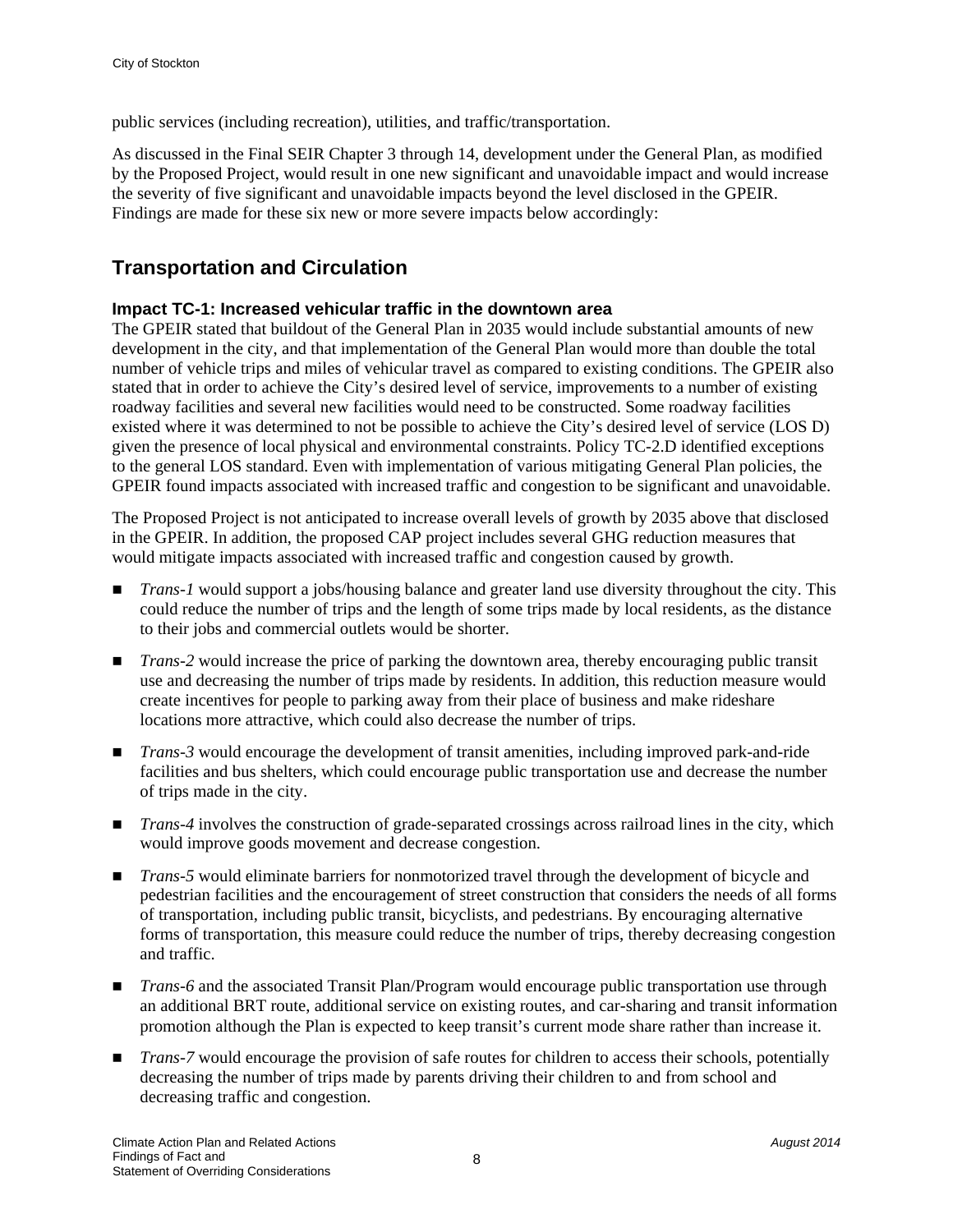■ *Trans-8* would also encourage safe routes to schools, as well as encourage employer programs that would seek to incentivize employees choosing alternative forms of transportation to get to their place of work. Both efforts could decrease trips and lessen traffic and congestion.

Therefore, overall levels of service on local roadways overall would not be worse under the Proposed Project than under the levels analyzed in the GPEIR. However, given the emphasis on downtown development, traffic levels on downtown roadways will likely be worse than under the adopted General Plan.

#### **Finding**

Transportation measures are included in the CAP and the Transit Plan/Program that would lessen the significant environmental effect as identified in the Final SEIR. However, No mitigation is available for this impact as expanding roadways would only limit the amount of downtown residential and mixed use development that could be accommodated and would thus be self-defeating. As such, this is a significant and unavoidable impact in the downtown area compared to that disclosed in the GPEIR. Therefore, this impact is significant and unavoidable.

**Impact TC-4: Increase vehicular traffic in the downtown area affecting railroad crossings.** 

The GPEIR stated that buildout of the General Plan by 2035 would result in substantial increases in vehicular traffic throughout the City as well as modifications to the transportation infrastructure system. The GPEIR found that a number of points of interaction between the roadway system and the railroads in the City could be affected by implementation of the General Plan. This could cause increased delays for vehicles and trains transporting cargo, which would create further delays for motorists waiting on those vehicles to pass. The General Plan included a variety of policies to address these impacts (see Policies TC 1.1-1.4, 1.9, 2.5. 2.7 and 6.1-6.3). However, the GPEIR found that these improvements were dependent on other agencies with policy directions that could change over time. Additionally, funding for these efforts would come from a variety of sources that could not be fully enumerated. Impacts associated with decreased railroad and cargo accessibility were determined to be significant and unavoidable.

While the Proposed Project would not cause an overall level of growth by 2035 above that analyzed by the GPEIR, increases in growth in the GDSA could result in increases in congestion that could further decrease railroad accessibility in the downtown area potentially below levels already detailed in the GPEIR. The proposed CAP includes planned grade separations (Trans-4) which would help reduce impacts associated with vehicles and trains transporting cargo.

#### **Finding**

Transportation measures are included in the CAP and the Transit Plan/Program that would lessen the significant environmental effect as identified in the Final SEIR. However, no mitigation is available for this impact as expanding roadways would only limit the amount of downtown residential and mixed use development that could be accommodated and would thus be self-defeating. As such, this is a significant and unavoidable impact in the downtown area compared to that disclosed in the GPEIR. Therefore, this impact is significant and unavoidable.

#### **Public and Facilities**

#### **Impact PFS-12: Increased residents subject to flooding due to levee failure.**

The GPEIR stated that flood inundation resulting from levee or dam failure due to a variety of factors is a potential hazard for the City, and that several areas within the Study Area would require a variety of levee improvements and continued maintenance to provide protection from external flooding. The GPEIR stated that the City would implement a variety of policies designed to address flood plain issues by requiring the preservation of floodplain areas, permitting processes for new development that address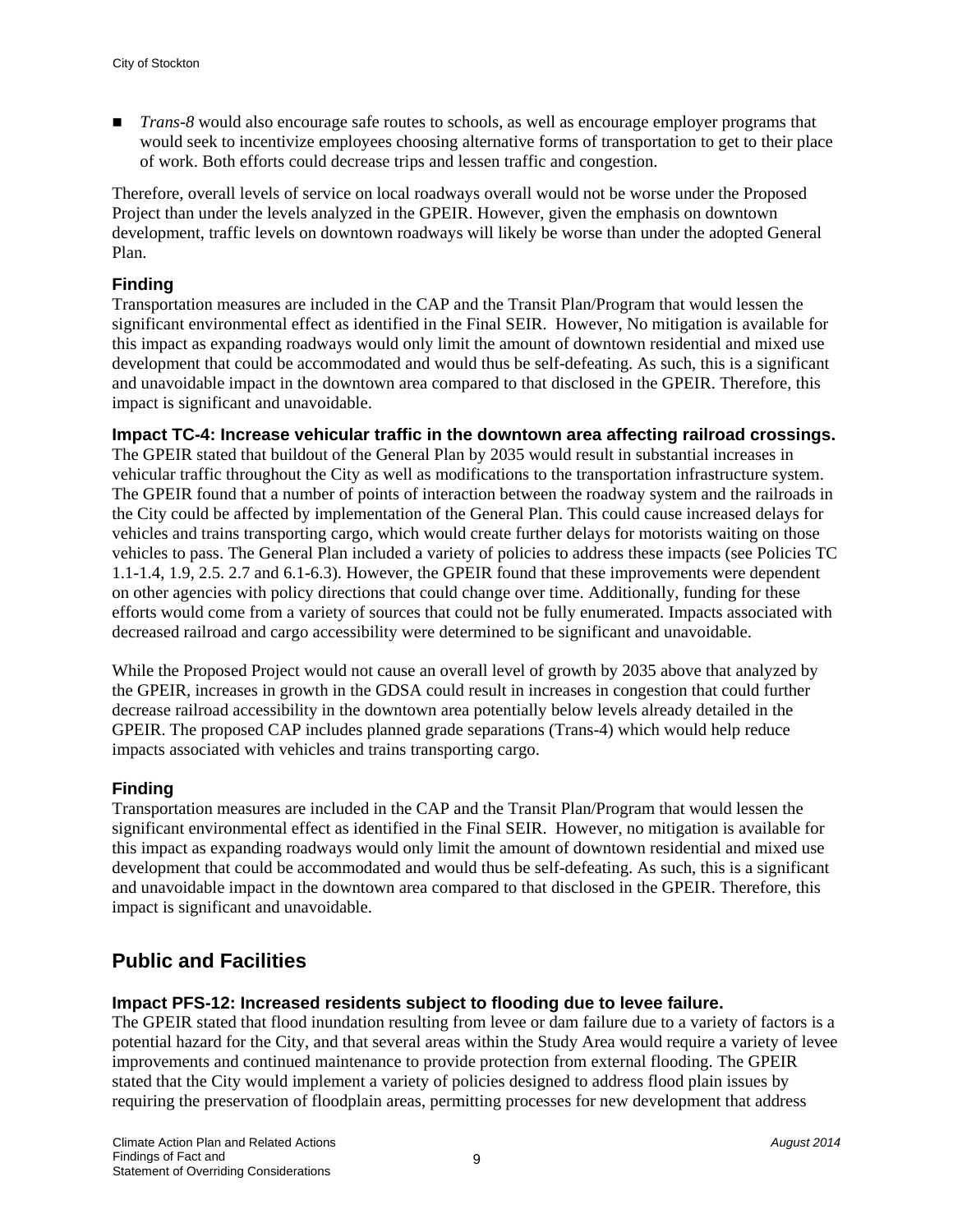floodplain issues, and maintaining emergency response programs. However, although this approach provided for human health and safety, the GPEIR determined it could still result in property damage during a flood event, thereby making it a significant and unavoidable impact.

The Proposed Project would include additional housing in the GDSA, all of which is subject to inundation from levee failure, and could therefore put additional residents at risk to flooding.

#### **Finding**

Des**p**ite the implementation of General Plan Implementation Measure #14 (fees for infrastructure improvements) this impact is likely to remain significant for the foreseeable future until adequate funding revenue sources can be secured to fully maintain and upgrade all levees protecting the City. The impact would be greater under the Proposed Project than the level analyzed in the GPEIR because of increased residents in the GDSA and the impact would remain significant and unavoidable, as property damage from flood inundation resulting from levee failure remains a risk.

#### **Natural and Cultural Resources**

#### **Impact NCR-7: Increased residential development and solar roofs in the downtown area potentially affecting historic buildings**

The GPEIR states that identified historic structures and sites that are eligible for the California Register of Historic Resources (CRHR) or the National Register of Historic Places (NRHP), particularly in the City's downtown area, may be vulnerable to development activities accompanying infill or redevelopment. According to the GPEIR, the General Plan contains policies in the Natural and Cultural Resources, Community Design, and Districts and Villages Elements to enhance and preserve the City's historic districts, neighborhoods, and buildings. The GPEIR also states that implementation of the Proposed Project may ultimately result in a "substantial adverse change" (physical demolition, destruction, relocation, or alteration of the resource or its immediate surroundings) through various development activities for which no possible mitigation may be available to maintain the historic integrity of the affected resource or its surroundings. Therefore, even with the implementation of General Plan policies, the GPEIR found this impact to be significant and unavoidable.

The Proposed Project would specifically increase residential development in the downtown area where many historic structures are located. Where increased residential development is proposed in areas without existing structures or with structures that are not historic resources, new residential development would not affect historic structures or districts. The existing General Plan includes policies designed to preserve and maintain City historic resources including policies CD-2.1 through CD 2.4, DV-3.5, DV - 3.10, and NCR-3.1 through NCR-3.4 as well as Implementation Measure #1, 4 and 5.

Implementation of General Plan policy provisions would reduce impacts on historic resources from additional residential development in the GDSA, but would not necessarily avoid significant impacts. With the increased residential growth in the GDSA, impacts associated with historic resources would likely be greater than those disclosed in the GPEIR under the Proposed Project.

It is possible that solar roofs might be proposed on historic buildings in the City due to the project. In most cases, solar roofs can be designed to not significantly alter a historic building. In addition, solar roofs are reversible because they can be removed thus rarely require permanent alteration of roof features. However, depending on the individual proposal, the addition of a solar roof in certain circumstances could substantially change a character-defining feature of an individual historic building that may be a significant impact.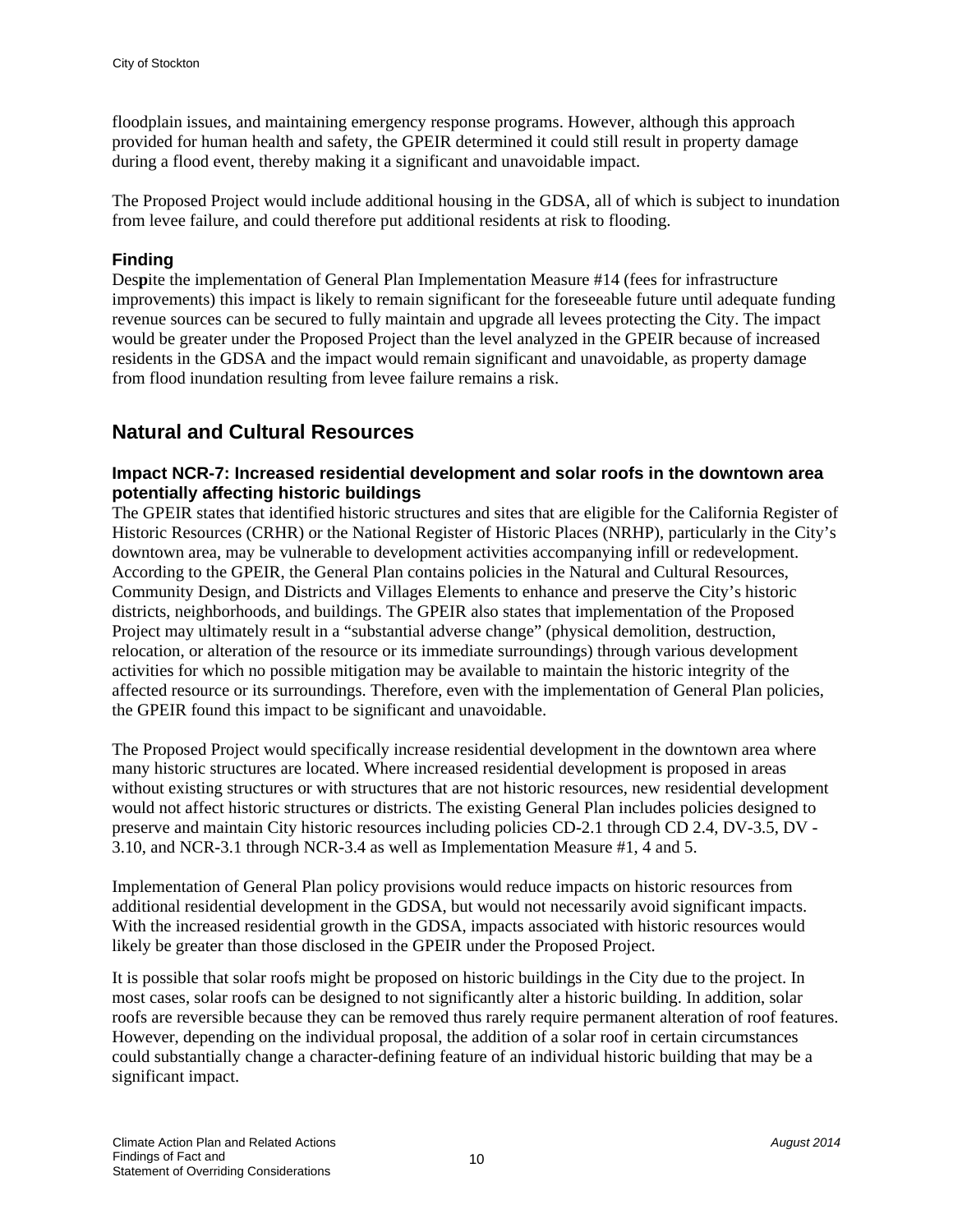#### **Mitigation Measure CUL-MM-1: Downtown Specific Plan Alternatives Analysis**

During preparation of the Downtown Specific Plan, the City shall consider alternatives to promote residential development in compliance with CAP Measure Trans-1 (and the other requirements of the Settlement Agreement) that will minimize impacts on existing historic buildings and historic districts as follows:

- The City shall develop and evaluate at least one alternative that avoids impacts to all existing historic buildings and historic districts. If these alternatives are determined to not meet the Specific Plan goals for residential growth in the GDSA or otherwise to not be feasible, it need not be considered further.
- The City shall seek to minimize impacts to historic buildings and districts when developing the preferred Specific Plan.
- If the preferred Specific Plan will have a significant effect on one or more historic buildings or a historic district, the City shall develop and evaluate at least one feasible alternative that will substantially reduce the level of impact compared to the preferred plan (unless no feasible alternative exists). This alternative (or alternatives) shall be evaluated in the CEQA document for the Downtown Specific Plan.
- If the preferred Specific Plan ultimately considered for adoption by the City would have more impact than a feasible alternative that would also meet the Specific Plan goals for residential growth in the GDSA, then the City must make findings as to why the adoption of the feasible alternative would hinder or delay achievement of City goals for residential growth in the GDSA or would otherwise have deleterious impact on the City's goals, priorities, finances, or economic welfare.

#### **Mitigation Measure CUL-MM-2: Historic Building Solar Roof Alternatives Review**

If solar roofs are proposed for historic buildings, the City shall require the following:

- A qualified architectural historian shall determine if the building is eligible for the California Register of Historic Resources or the National Register of Historic Places. If the building is eligible for one or both of the registers, the qualified architectural historian shall identify if the proposed solar roof will substantially affect the eligibility of the building as a historic resource. If a substantial effect is identified, the qualified historian shall identify feasible alterations to the proposed solar roof installation that would avoid or minimize the substantial effects. If no feasible alterations can be identified, the qualified architectural historian shall document measures considered and why they are not feasible.
- The City shall review the architectural historian's report for completeness only.
- The project proponent shall identify which of the feasible design alternatives that avoid the substantial effect they prefer if one or more are identified by the qualified architectural historian. If the feasible alternatives will only reduce, but not avoid a substantial effect, the project proponent shall identify which of the minimization alternatives it prefers.
- The City shall only issue a permit for the preferred feasible alternative identified by the project proponent per the above requirements.
- If no feasible alternatives are available that reduce or avoid the substantial effect, then the City shall issue the permit for the proposed solar roof.

#### **Finding**

Pursuant to Mitigation Measure CC-MM-1, the City intends to complete an alternatives analysis during preparation of the Specific Plan for the downtown area that would evaluate in detail how to promote greater amounts of residential growth in the GDSA while limiting potential impacts to historic structures. In recent history, there has been little to no net residential growth in the downtown area due to a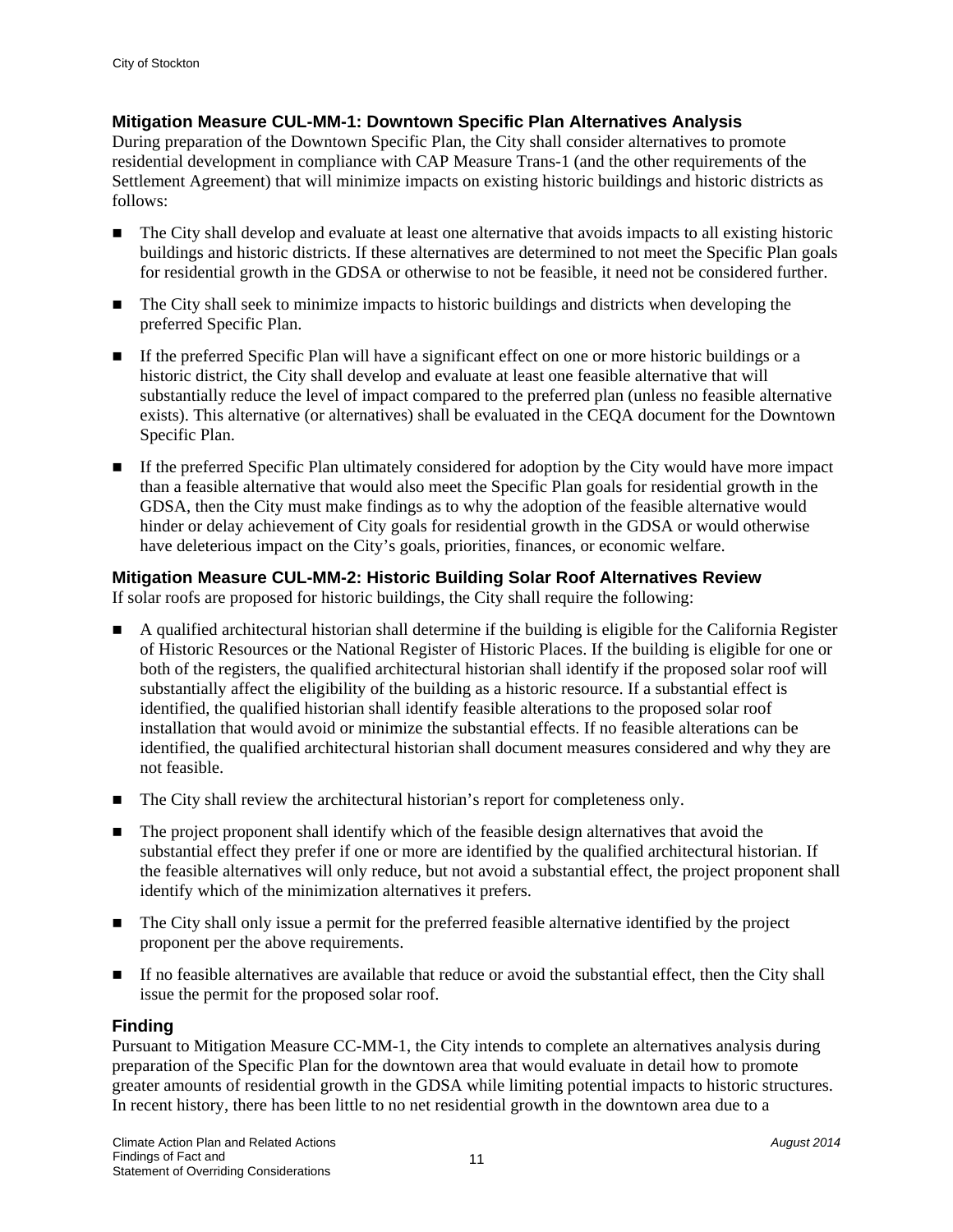multiplicity of challenges to successful residential growth in this location. Given the challenging nature of promoting residential development downtown, it is considered counterproductive to the fundamental purpose of CAP Measure Trans-1 to require a mitigation that would prohibit all new residential development that might have a significant effect on existing historic buildings or districts. Thus, while identified mitigation can reduce potential impacts to historic buildings, the impact would remain significant and unavoidable.

The California Solar Rights Act per Section 65850.5(c) does not allow a local government to deny a permit for a solar energy system unless it finds that the project would have specific, adverse impacts upon public health or safety and there is no feasible method to satisfactorily mitigate or avoid the specific adverse impact. And per SB 226 (2012), solar roofs do not have to comply with CEQA (unless one of a narrow list of exceptions apply, none of which are for visual or historic resources impacts). Thus, the City's options for mitigation of this potential impact are limited. The City has proposed mitigation given these legal constraints that can help reduce, but may not avoid, all impacts to cultural resources due to new solar roofs and thus this impact remains significant and unavoidable.

#### **Impact NCR-14: Increased residential development and solar roofs in the downtown area potentially affecting historic buildings which could affect visual aesthetics**

The GPEIR states that buildout of the General Plan would result in several permanent changes to existing views associated with new "village" or industrial development in the northern, eastern, or southern portions of the Study Area. This new development was proposed for land with a variety of rural residential, agricultural, and open space uses. As such, new development would alter the existing open space views of surrounding areas and contrast with the surrounding open space/agricultural environment at the edge of these new development areas. The GPEIR states that a major focus of General Plan implementation is improving the visual quality of the City and its surroundings. In addition, various policies in the Community Design, Districts and Villages, and Natural and Cultural Resources Elements are aimed at improving visual quality and reducing visual impacts.

The Proposed Project would not change the development potential in the northern, eastern, or southern parts of the City/Study Area and would not change impacts within a state scenic highway. The project would result in changes in development in the downtown area, but the likely change from industrial areas to residential and mixed use areas is likely, if anything, to improve the visual aesthetics within the downtown area. However, it is also possible that new residential or mixed-use projects in the downtown area could result in substantial alteration of historic buildings, some of which are considered scenic resources in the downtown area. Mitigation Measure CUL-MM-1 is proposed to reduce the potential impacts of additional residential growth on historic buildings and districts, which could also reduce the level of visual impact associated with residential growth downtown.

As noted above, it is possible that solar roofs might be proposed on historic buildings in the City due to the project. Depending on the individual proposal, the addition of a solar roof could change the visual character of an individual historic building that may be a significant impact as well. Mitigation Measure CUL-MM-2 is proposed to help reduce this impact.

#### **Mitigation Measure CUL-MM-1: Downtown Specific Plan Alternatives Analysis (see description above)**

#### **Mitigation Measure CUL-MM-2: Historic Building Solar Roof Alternatives Review (see description above)**

#### **Finding**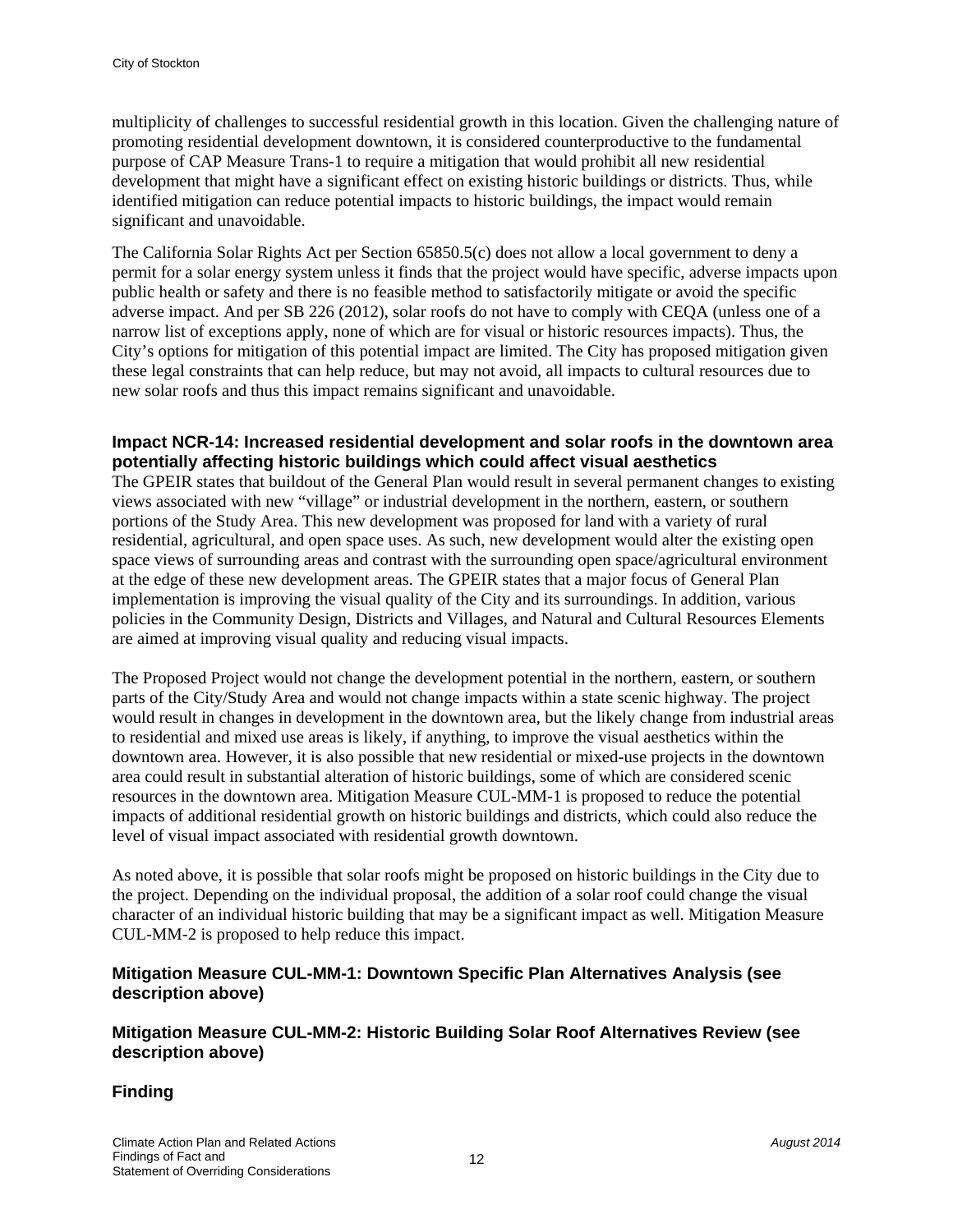As noted above, given the challenging nature of promoting residential development downtown, it is considered counterproductive to the fundamental purpose of CAP Measure Trans-1 to require a mitigation that would prohibit all new residential development that might have a significant effect on existing historic buildings or districts. Thus, while identified mitigation can reduce potential impacts to historic buildings, the impact would remain significant and unavoidable.

As described above, the California Solar Rights Act per Section 65850.5(c) does not allow a local government to deny a permit for a solar energy system unless it finds that the project would have specific, adverse impacts upon public health or safety and there is no feasible method to satisfactorily mitigate or avoid the specific adverse impact. And per SB 226 (2012), solar roofs do not have to comply with CEQA (except unless one of a narrow list of exceptions apply). Thus, the City's options for mitigation of this potential impact are limited. This mitigation would reduce but not necessarily avoid significant impacts to historic buildings of solar roofs.

#### **Climate Change**

**Impact CC-2: Development under the General Plan, as modified by the Proposed Project, would result in cumulatively considerably greenhouse gas emissions beyond 2020.** 

This impact was not analyzed in the GPEIR and thus this is a new impact. While the Climate Action Plan will help to reduce GHG emissions through 2020 and beyond, overall development would still contribute ongoing and increasing GHG emissions by 2050 that would be inconsistent with long-term reduction goals. The Proposed Project analyzed in this SEIR would include additional residential development in the downtown area, but would offset associated emissions through the implementation of the CAP. However the Proposed Project would not sufficiently address city emissions overall to match 2050 reduction goals.

As noted in the CAP, beginning in Phase 3 (2018), the City would commence planning for the post-2020 period. At this point, the City would have implemented the first two phases of the CAP and would have a better understanding of the effectiveness and efficiency of different reduction strategies and approaches. The new post-2020 reduction plan would include a specific target for GHG reductions for 2030, 2040, and 2050. The targets would be consistent with broader State and federal reduction targets and with the scientific understanding of the needed reductions by 2050. The City would adopt the post-2020 reduction plan by December 31, 2020.

While CAP policies to reduce GHG emissions would be implemented under the Proposed Project and the CAP commits to future development of a post-2020 reduction plan, the project would allow for additional future development beyond that included in the existing General Plan that might result in increased GHG emissions. Also, it would be premature to assume the character of such future measures and/or their effectiveness. Furthermore, AB-32 has a horizon of 2020, with no mandated requirements beyond 2020.

As discussed above in Chapter 4, it has been roughly estimated that emissions in developed countries will need to be reduce by approximately 80% below 1990 levels in order to promote climate stabilization by 2050. Reduction of emissions to these levels was also identified as a statewide goal in EO S-03-05. As shown in the Final SEIR, 2050/buildout GHG emissions will far exceed the 80% reduction goal for 2050. While emissions would be slightly less with the CAP than without it, there would still be a need for over 90% reductions from the projected amounts to meet the 2050 reduction goal.

The GPEIR disclosed that buildout GHG emissions would be significant and unavoidable, but it did not contain a specific quantitative analysis of those emissions and made no comparisons to 2050 goals. As described above, with implementation of the CAP, emissions at buildout would be less than they would be with the existing General Plan. However, GHG emissions around 2050 would substantially exceed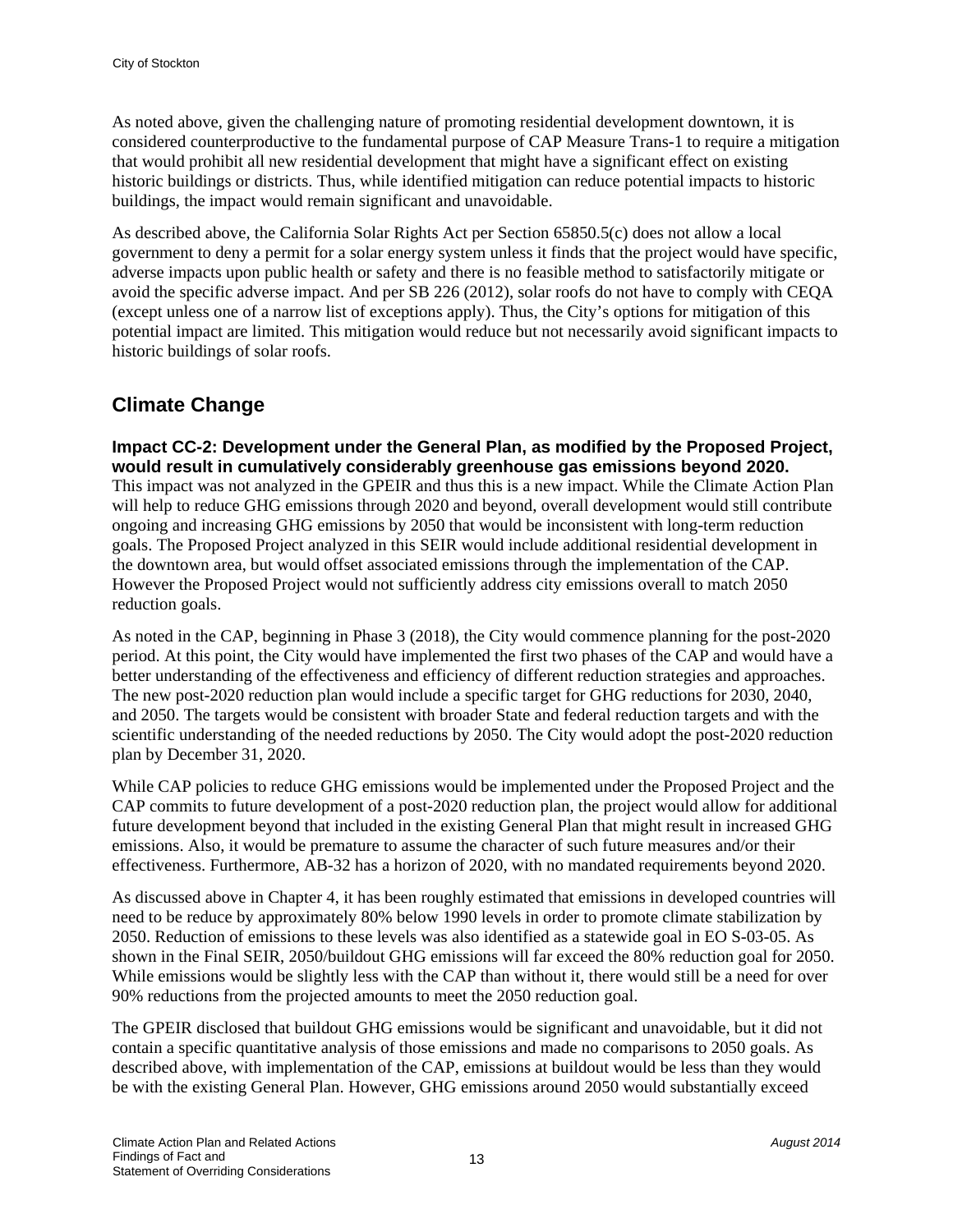goals identified for 2050 as necessary for climate stabilization. Accordingly, the impact of buildout GHG emissions is considered significant**.**

Although 2050 goals have been articulated by international organizations (such as the IPCC) and advocacy groups and the former governor included a 2050 goal in EO S-03-05, there is no existing plan by any government agency in the world at the local, state, federal, or international level that articulates a specific plan to actually achieve the 2050 reduction goal.

Despite the lack of adopted feasible plans to date, research has been done on the potential reduction efforts that would be necessary to meet a 2050 reduction target. As an example, Greenblatt and Long (2012) analyzed changes in California's energy systems that would be necessary to reduce emissions to 60% and 80% below 1990 levels by 2050. The authors found that with substantial improvements in efficiency, electrification, low-carbon electricity and low-carbon fuels, it is technically possible to achieve reductions approximating 60% below 1990 levels. However, as described in the Final SEIR, Chapter 14 there are some substantial challenges to implementing those strategies, in terms of legal and technical constraints for expanding electrical supply dramatically, electricity load balancing, and biomass fuel supply. In analyzing what would be needed to achieve a level 80% below 1990 levels, Greenblatt and Long examined more radical measures included in their 60% scenario. The authors stress that "the challenges are great for implementing even one of these more radical strategies, let alone several." As an example of the magnitude of challenges, the authors note that "It is possible to conceive of biomassderived energy without disastrous impacts on food supply, if the biomass for energy production is limited to marginal lands, wastes and off-season cover crops, but this is not something to take for granted." Another example of challenges the authors describe is that "the widespread availability of CCS is not a foregone conclusion; much development work remains to be done." The reader is referred to the Greenblatt and Long (2012) paper as well as other long-range analyses in this field (such as Williams et al. 2012; Yang et al., 2008; and CCST 2011) for further details.

As should be evident from this review above, the changes needed statewide are substantial and severe and would represent fundamental change in California's energy system—many of which are outside the jurisdiction of individual cities like Stockton. As such, the SEIR discloses a significant impact of Citywide emissions on GHG emissions from 2020 to 2050, even though the CAP would reduce those GHG emissions compared to the current GP.

#### **Finding**

While a significant impact can be disclosed at this time for 2050 GHG emissions associated with the General Plan buildout, the SEIR does not identify mitigation to reduce this impact because doing so at this time is subject to numerous uncertainties and difficulties that make such an analysis premature and speculative given the lack of any statewide planning to reduce 2050 emissions on a broader level. These challenges are discussed below.

**Long-term emissions forecasting speculation**. Although a very rough estimate of 2050 emissions was presented above, forecasting for a point nearly 40 years in the future is fraught with issues and large margins of error. One only need to look at the pre-2008 population, housing, and economic forecasts compared to actual events and current forecasts to understand how profoundly socioeconomic forecasts can change. More accurate forecasting to 2050 requires numerous assumptions to be made about the energy and transportation systems related to the project's energy use and related GHG emissions—for example, how GHG-intensive will electricity be, what will energy prices be, and what will the regional transportation network look like? Assumptions must also be made about technology—what kinds of vehicles will be available, what kinds of transportation fuels will be readily available, what will be the feasibility of project-level renewable energy? Per PRC Section 210802.2(c), speculation does not constitute substantial evidence for the purposes of determining whether a project may have a significant effect on the environment. As result, although a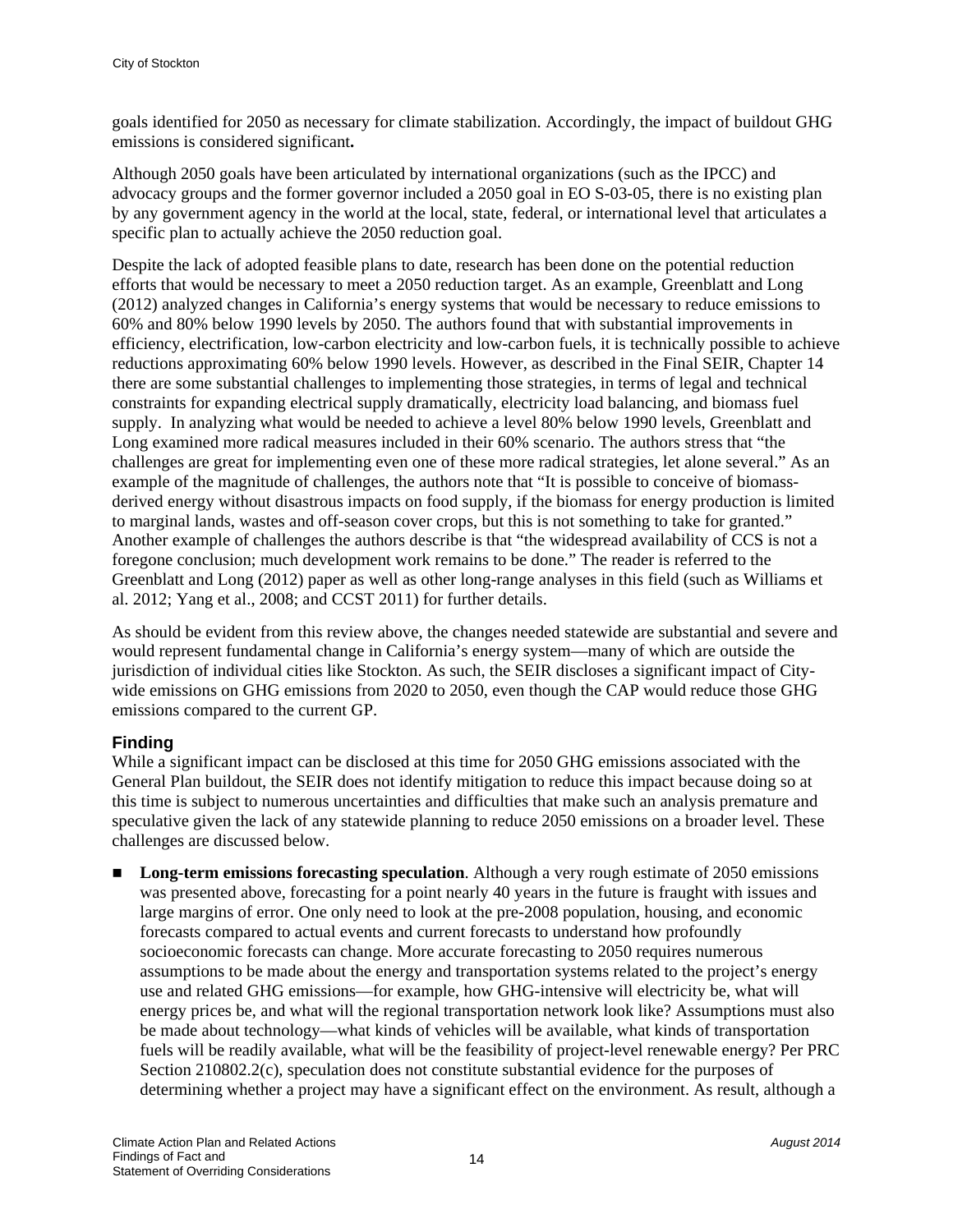significant effect was identified in this SEIR as a conservative approach, the actual level of this impact is highly speculative at this time.

- **Regulatory uncertainty.** With the passage of AB 32, a clear framework of analysis was established that eventually became the basis for significance determination under CEQA and for the establishment of reduction goals for climate action plans. The development of California's plan to achieve 2020 reduction targets provided a critical context by which to understand how the GHG emissions of local projects and plans fit into the picture overall No such clarity exists for 2050 since there are no actual plans for achieving 2050 reduction targets (ES S-03-05 is a goal—not a plan). A local or regional CEQA lead agency is left to its own guesses as to what the State or federal government may (or may not) implement to achieve a 2050 reduction goal. Current CEQA practice is dependent on analysis of consistency with AB 32 (either directly through a significance threshold or indirectly through consistency with a climate action plan with an AB 32–consistent reduction target).
- **Significance determination**. The "zero threshold" approach that any new GHG emission results in a cumulatively considerably impact has been rejected by nearly all CEQA lead agencies and practitioners. Instead current CEQA analyses are examining project GHG emissions in the context of their potential to adversely affect the State's ability to meet AB 32 for 2020. That is feasible given that lead agencies can evaluate the State's plan to implement AB 32 for 2020 and can evaluate their jurisdiction's contributions to GHG emissions and identify the amount of reduction needed on a local level that would then meet the AB 32 goal using the combined effect of State and local action. It would be speculative (as defined by CEQA) to predict the impacts of a State or federal action to 2050—accordingly, one cannot complete such a gap analysis for 2050 and determine the city's target for local actions for 2050.
- **Mitigation fair-share determination**. Setting aside the challenges with forecasting, regulatory uncertainty, and significance determination described above, it is speculative and problematic to determine the fair-share mitigation level for 2050 at this time Constitutional limitations (*Nollan*, *Dolan*, etc.) mandate that mitigation must be proportional to the project's level of impact. In the case of a cumulative impact, mitigation must be proportional to a project's contribution to a cumulative impact. As noted above, absent a real state plan to reduce emissions for 2050, it is hard to see how a local or regional plan or project can fairly be assigned approximately 90% of the mitigation burden and still be called proportional. Stockton would be flying blind if it were to speculate what its local fair-share would be at this time and would risk unduly burdening the citizens and businesses in Stockton with disproportionate mitigation responsibilities were it to impose additional mitigation beyond 2020 at this time.
- **Mitigation feasibility**. In addition to the fair-share mitigation issue is a question of mitigation feasibility. Technically, there are numerous ways to reduce GHG emissions for new development (as described in Greenblatt and Long 2012, as summarized above, as well as many other methods). But there are also severe technical challenges to fully achieving substantial emissions reduction. Further, the feasibility to achieve substantial reductions on the order of 90% through local action only is questionable given limitations on local municipality authority. No city or county is an island completely autonomous in matters of energy and transportation systems. While a municipality can influence certain matters, many decisions about the electricity and transportation systems are under the control of the State and federal government and/or are controlled by market determinations. Even if offsets are included to overcome potential local mitigation limitations, offset purchases would impose additional substantive costs. Although CEQA allows for financial considerations to be a factor in feasibility determinations, in practice mitigation has to be prohibitively expensive and/or materially affect the viability of a project in order for a financial justification for infeasibility to be upheld. But when one thinks of requiring projects to build the houses, commercial buildings, and industries to a 2050 standard and to use the hitherto unknown vehicles and fuels of 2050 in order to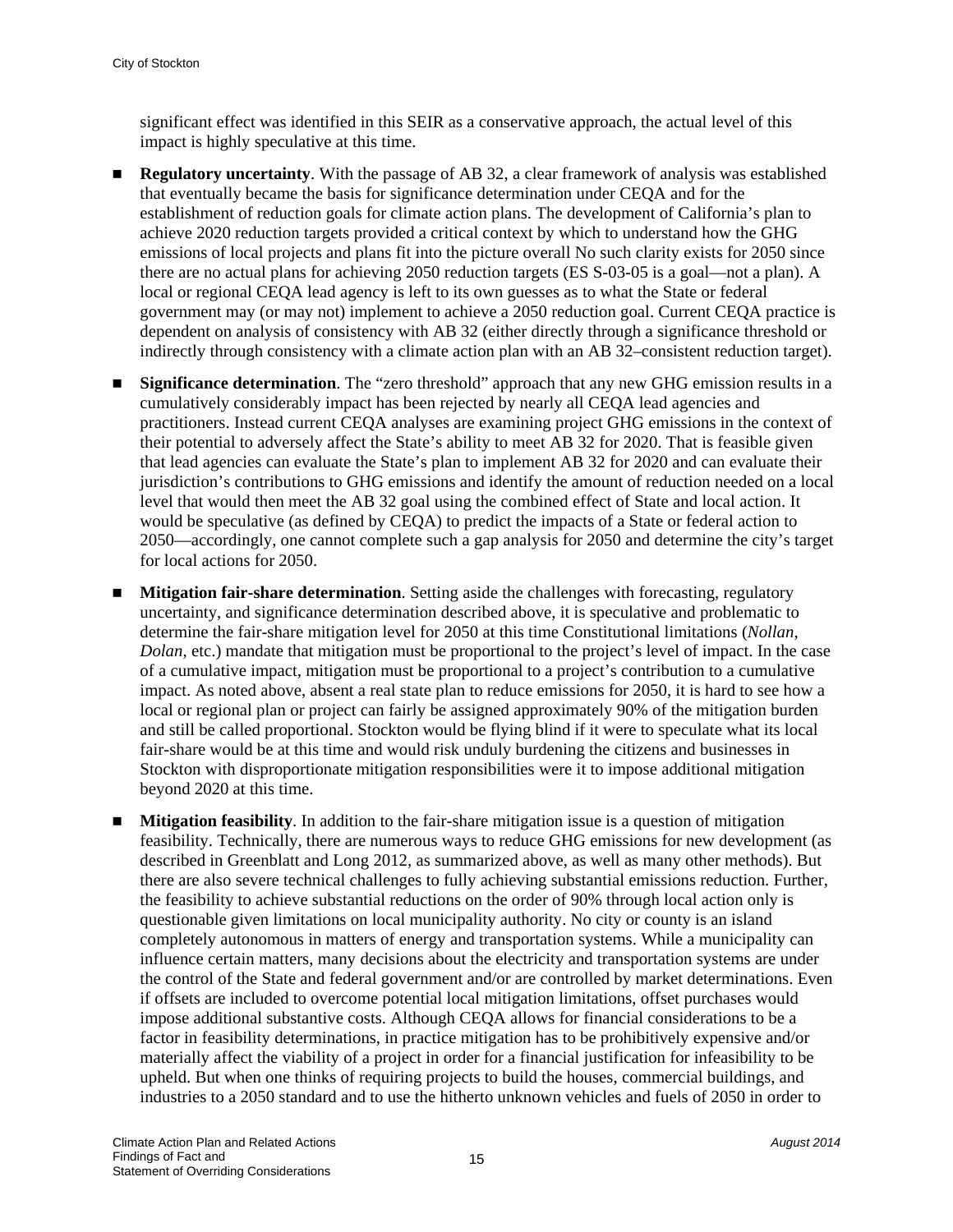mitigate GHG emissions today, it can be concluded that burdening current development would be such an economic shock and would represent such a departure from current financial realities, that it is considered impractical and infeasible to develop and impose such burdens.

The CAP commits the City to continuing climate action planning for the years after 2020, including to 2050. Thus, it is possible that federal, State, and local action combined may actually be able to feasibly reduce GHG emissions by 2050 to levels sufficient to match the global effort needed to achieve climate stabilization goals. However, this cannot be known at this time for the reasons noted above, and primarily due to the lack of any actual State or federal plan to meet post-2020 and 2050 goals. Furthermore, it is premature and speculative to impose additional mitigation on Stockton residents and businesses for post-2020 impacts given the impossibility of being able to adequately determine Stockton's fair-share emissions reduction burden and thus to determine fair-share mitigation levels. As such, this impact is identified as significant and unavoidable

### **Alternatives to the Proposed Project**

Where a lead agency has determined that, even after the adoption of all feasible mitigation measures, a project as proposed will still cause one or more significant environmental effects that cannot be substantially lessened or avoided, the agency, prior to approving the project as mitigated, must first determine whether, with respect to such impacts, there remain any project alternatives that are both environmentally superior and feasible within the meaning of CEQA.

In addition to technical, logistical and financial feasibility considerations, an alternative may be "infeasible" if it fails to fully promote the lead agency's underlying goals and objectives with respect to the project. Thus, '"feasibility' under CEQA encompasses 'desirability' to the extent that desirability is based on a reasonable balancing of the relevant economic, environmental, social, and technological factors." of a project. (*City of Del Mar, supra*, 133 Cal.App.3d at p. 417; see also *Sequoyah Hills, supra*, 23 Cal.App.4th at p. 715.).

The EIR evaluated a No-Project Alternative, as required under CEQA, and two alternative sets of land uses. The two project alternatives evaluated in the EIR would meet most of the basic project objectives, appeared feasible, and would avoid or substantially lessen at least one of the significant effects of the project.

As described in Chapter 15, *Alternatives*, the City also considered other alternatives, but dismissed the alternatives from further analysis in this SEIR because they were either determined to not be feasible, to not meet most of the project objectives, or to not reduce one or more significant impacts of the Proposed Project.

The following alternatives to the Proposed were analyzed in the SEIR. Findings are made for each.

### **No Project Alternative**

This alternative, which is required to be analyzed under CEQA, assumes that the City would not adopt a local Climate Action Plan or a Transit Plan/Program is implemented. The state measures would remain in effect. New development projects would be required to comply with CEQA concerning GHG emissions and thus would still be required to reduce their emissions by 29% compared to unmitigated levels (see discussion in CAP of measure DRP-1). CAP Measure Trans-4 (Goods Movement improvements) would still be implemented as this is an existing initiative of the City. CAP Measure Water-1 would also still be implemented, since this measure is pursuant to a state regulation (SB X7-7).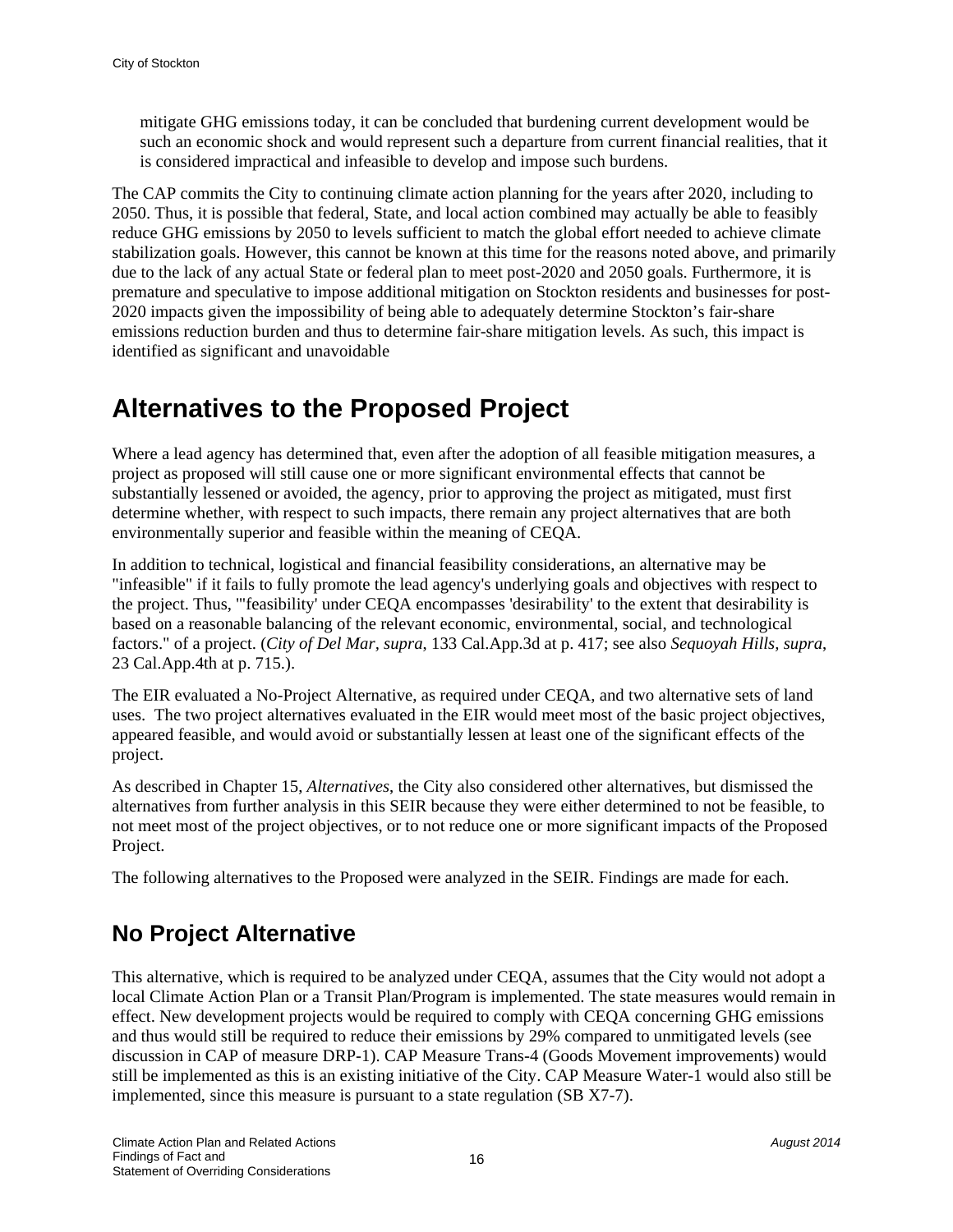Compared to the Proposed Project, this alternative would result in higher GHG emissions, higher air quality emissions, better traffic downtown but worse traffic overall and would have less potential visual aesthetic and historic building impacts.

#### **Finding**

The City of Stockton hereby rejects the No Project Alternative because this alternative does not meet the following project objectives:

- Result in GHG reductions consistent with AB 32.
- Consistency with the Settlement Agreement, including the following:
	- o Result in a rate of VMT growth less than the rate of population growth; and
	- o Promote increased residential development in the GDSA.

Under the No Project Alternative, new development would be required to reduce GHG emissions per existing City practices for CEQA review for discretionary development, but there would be no comprehensive multi-sector approach to reducing GHG emissions (like the CAP) or to controlling the growth in VMT (like the Transit Plan/Program and the transportation measures in the CAP). The No Project Alternative would also not comply with the Settlement Agreement because it would not result in consideration of a CAP by the City Council, thus exposing the City to further legal challenge in implementing the General Plan.

### **Greater Density (CAP Alternative)**

Under this alternative, the City would reduce GHG emissions through promotion of greater changes to existing zoning and land use policies to provide for substantially increased levels of high-density and mixed-use development within the city limits, compared to the Proposed Project. This alternative would also promote additional high density along the City's primary public transportation corridors and would restrict further low density development along the City's edge and away from existing transportation corridors. This alternative would also include an urban limit line to prevent further City annexations and edge development. This alternative assumes that the increased reduction in transportation emissions would allow for elimination of at least the two solar promotion measures (Energy-5 and Energy-6).

This alternative would have the same land use change in the GDSA as the Proposed Project but would result in greater land use change outside the GDSA it would represent a substantial change in land use patterns compared to the adopted General Plan. This could result in land use incompatibilities between existing low density residential development and new high-density development along transportation corridors. This alternative would likely result in greater traffic, noise, and visual impacts along existing transportation corridors compared to the Proposed Project outside the GDSA and may result in greater impacts to historic buildings. This alternative would likely have better local air quality than the Proposed Project, but similar regional emissions. This alternative would likely have lower impacts to biological resources and farmland than the Proposed Project (and the adopted General Plan).

#### **Finding**

The City of Stockton hereby rejects the Greater Density Alternative because this alternative does not meet the following project objective:

General consistency with the land use policy direction in the adopted General Plan with the exception of the downtown area and accommodation of approximately the same amount of growth as the adopted General Plan.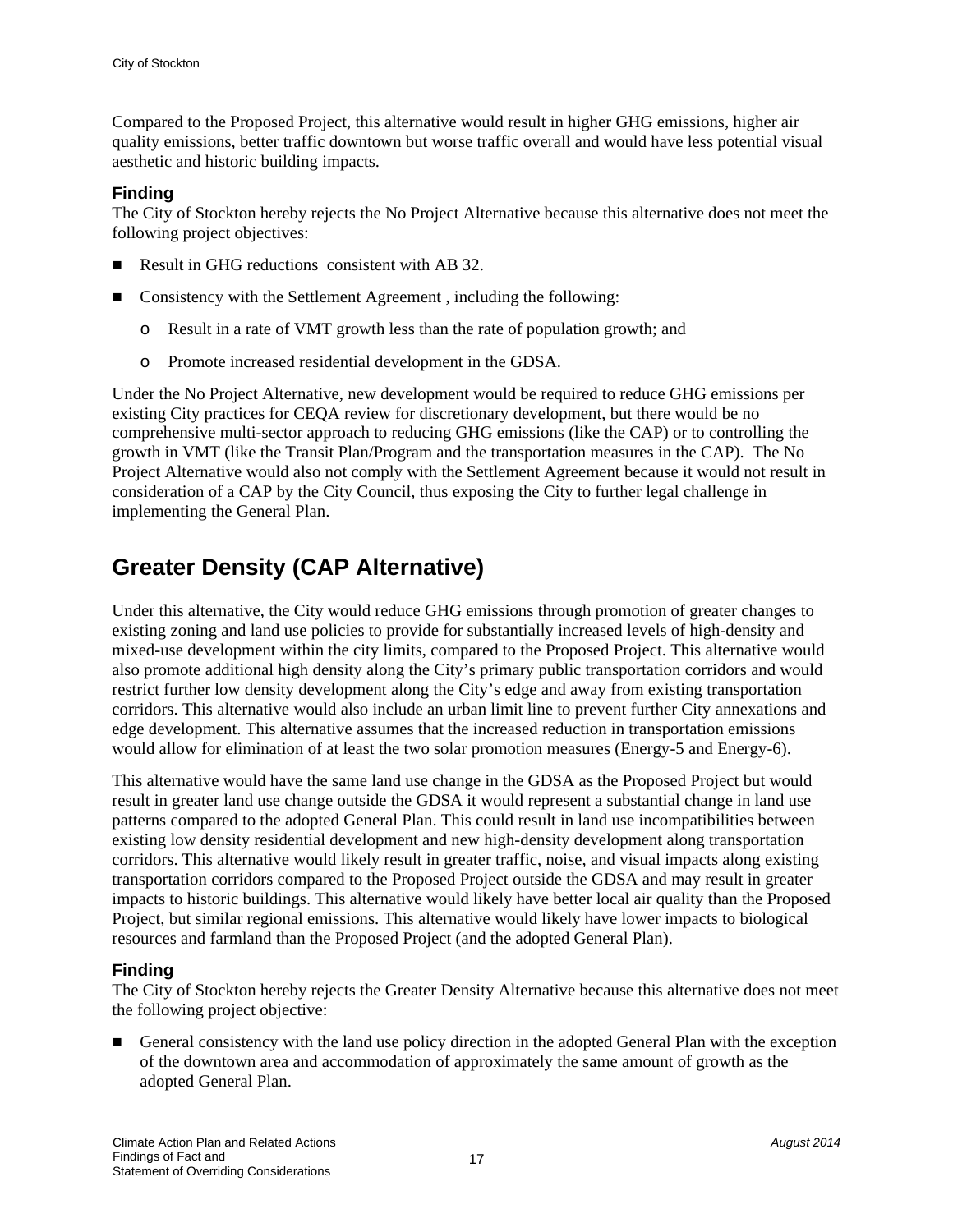Given the large-scale land use policy changes in this alternative, there may be substantial concern and controversy about pursuing such an alternative. This would require a major update to the adopted General Plan and a new public debate about the future of land use in Stockton. There could be major opposition to the Plan from landowners with land proposed for downzoning or that is outside the proposed urban limit line included in this alternative. Whether that opposition and level of controversy would make this alternative politically infeasible is unknown.

This alternative would have substantial land use impacts as it would change allowable densities throughout the City, specifically along existing transportation corridors and at the Cities edge. Although the existing City General Plan does seek to concentrate some development along these corridors and promote some concentration of development in the Villages, this alternative would be far more aggressive in mandating higher densities and reducing low-density development. Thus, this alternative would have greater land use incompatibilities with the existing City land use form and character over time, which would be a significant and unavoidable impact.

This alternative is primarily an alternative to the existing General Plan. Since it is one of the objectives of the Proposed Project to be consistent with the existing General Plan, this alternative is rejected due to its fundamental inconsistency.

### **Greater Efficiency (CAP Alternative)**

Under this alternative, the City would reduce GHG emissions through promotion of, and a greater reliance on, efficiency programs for existing development, compared to the Proposed Project. The City would adopt an energy efficiency upgrade ordinance, which would require all buildings more than 10 years old to improve their energy efficiency at the point of sale (the exact amount has not been determined). The City would also increase the ambition of CAP Measures Energy-3 and Energy-4 to seek higher participation rates for efficiency retrofits of existing homes. This alternative assumes that the increased reduction in building energy (electricity and natural gas) emissions would allow for elimination of at least the two solar promotion measures (Energy-5 and Energy-6).

This alternative would lower visual aesthetic and cultural resource impacts related to the elimination of City support for solar improvements. Other impacts would be the same as the Proposed Project.

#### **Finding**

The Greater Efficiency Alternative would meet the project objectives.

While the Greater Efficiency Alternative is feasible and would meet the project objectives, this alternative is rejected because it would narrow the range of actions pursued by the City of Stockton in meeting the GHG reduction goals for 2020. This alternative would place a greater emphasis on energy efficiency retrofits of existing housing and a lesser emphasis on distributed solar installations. Reducing GHG emissions is a relatively new endeavor for local governments. While the City has exercised due diligence in examining the economic, social, and environmental effects (including GHG emissions reduction) of all proposed CAP measures, it cannot be known with precision exactly which measures will in the end prove most effective at reducing GHG emissions in a cost-effective way. Thus, it would be premature to exclude promotion of solar installations as part of the City's CAP particularly since solar installations have become more prominent with a combination of state/federal financing incentives and private sector funding in recent years and thus appear by all evidence to be an effective local action. While energyefficiency retrofits are also prominent at present due to a similar combination of government and private sector financing, placing a large reliance on retrofits at the expense of promoting local solar installations could require the City to adopt more onerous requirements to make retrofits deliver greater GHG benefits (such as a point of sale retrofit ordinance). Given Stockton's tenuous economic recovery and City financial position, the City finds it more prudent to take a balanced approach to reducing GHG emissions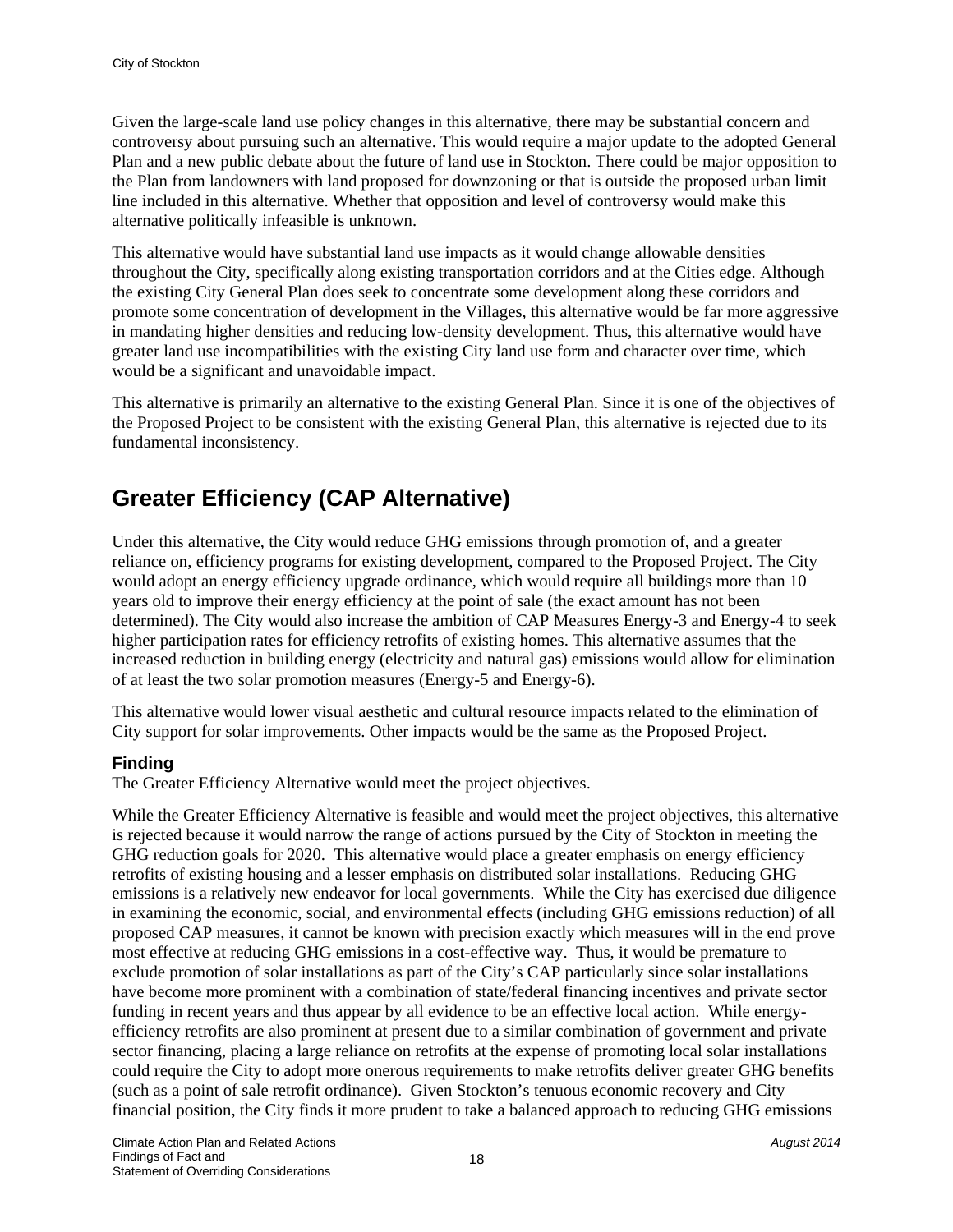that includes a wider variety of measures including a balanced reliance on both energy efficiency and solar installations.

### **Community Choice Aggregation (CAP Alternative)**

Under this alternative, the City would establish itself as the electricity provider for the City as a whole and would obtain its electricity from generation sources with a substantially lower GHG emissions profile than that provided by PG&E now and in that to be provided in the future. Depending on the aggressiveness of the CCA, the City could decide to drop some or all of the GHG measures in the CAP other than those necessary for consistency with the Settlement Agreement (Energy-1 and Trans-1), that represent existing projects (Trans-4), or that are necessary to meet other state mandates (Water-1) . In order to meet or exceed that GHG reduction target, the CCA would have to have an electricity generation profile that had the equivalent of between 80% and 85% non-GHG energy sources.

This alternative would result in similar impacts in the GDSA related to downtown traffic, historic buildings, flooding and aesthetics. This alternative would have lower aesthetic impacts in Stockton because it would not include City promotion of solar roofs. This alternative would have worsened traffic and air quality in Stockton overall because it would reduce transportation emissions less than the Proposed Project. This alternative would contribute to a cumulative demand for new renewable energy facilities, which may be located in Stockton, but are more likely to be located outside of Stockton. These new renewable energy facilities, depending on location and character, have the potential to have significant impacts in particular on land use, biological resources, cultural resources, noise, and farmland but may also have temporary or permanent significant impacts on many other resource areas.

#### **Finding**

While this alternative is in concept feasible, the City is currently in bankruptcy, and is not in a favorable financial position to take on new obligations that may require new debt financing. Until the City has emerged from bankruptcy and its credit rating is restored allowing it to take on substantial new burdens, this is not considered a feasible alternative for the City. In addition, other CCA efforts (in Marin and Sonoma County) are still in their infancy and their long-term viability and cost-effectiveness remains to be seen. While that uncertainty does not mean that a CCA in Stockton is infeasible, given Stockton's current economic and financial situation, taking on additional uncertainty at this time is not favorable to the City's interest.

### **Transit 5% Mode Share (Transit Plan/Program Alternative)**

Under this alternative, the Transit Plan/Program would have a goal of a 5% transit mode split instead of the 3% transit mode split in the Proposed Project. As described in the Transit Plan/Program, achieving a 5% transit mode split would require far greater funding for SJRTD than the Proposed Project (approximately \$51 million annually vs. approximately \$31 million for the Transit Plan/Program) that may be beyond the ability of the San Joaquin RTD.

This alternative would result in better traffic conditions and less air quality emissions than the Proposed Project, but is of questionable financial feasibility in the near term.

#### **Finding**

As described above, achieving a 5% transit mode split would require far greater funding for SJRTD than the Proposed Project and is likely beyond the ability of the San Joaquin RTD. The City of Stockton cannot mandate that the SJRTD adopt a transit plan beyond its financial means. At this time, this alternative is considered financially infeasible. In the future, depending on the level of economic funding,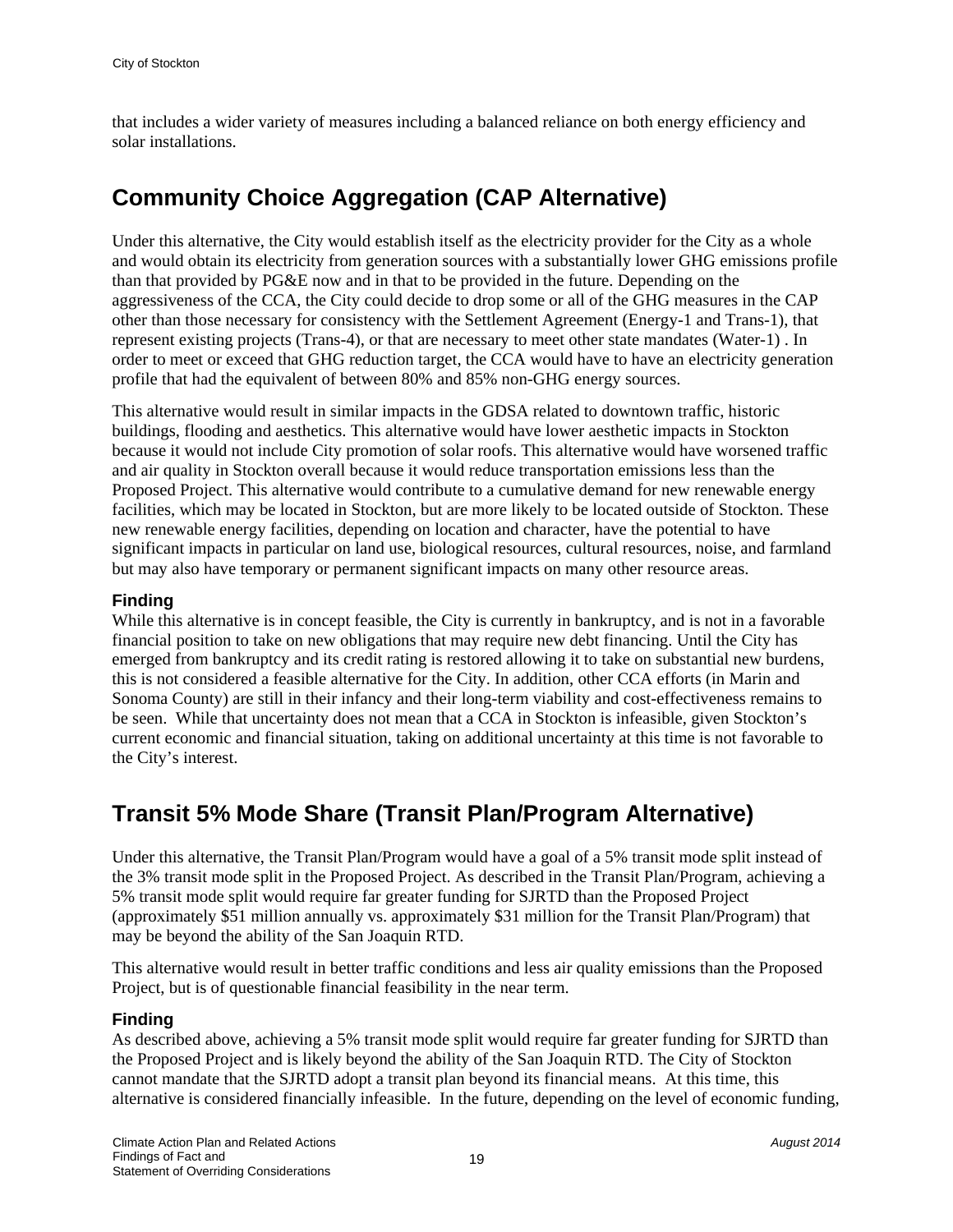it may become feasible for SJRTD to pursue a higher transit mode split, but the timing of such action is speculative at this time.

### **Other Alternatives**

Additional alternatives to the Proposed Project were also considered including the following:

- Increased Reliance on Mandatory Measures (CAP Alternative)
- No Change in Downtown Residential Buildout Potential (CAP Alternative)
- Carbon Offsets (CAP Alternative)
- Growth Moratorium (CAP Alternative)
- Downzoning Development Potential on the City Edge (CAP Alternative)
- 15% Below 2005 Emissions Target for 2020 (CAP Alternative)
- 80% Below 1990 Levels by 2050 (CAP Alternative)
- Increased Light Rail Alternative (Transit Plan/Program Alternative)

#### **Finding**

These alternatives were dismissed from further analysis in this SEIR because they were either determined to not be feasible, to not meet most of the project objectives, or to not reduce one or more significant impacts of the Proposed Project. The reasons for their dismissal are discussed in the SEIR Chapter 15, "Alternatives."

## **Statement of Overriding Considerations**

Pursuant to Section 15093 of the State CEQA Guidelines, in determining to approve the project the City of Stockton must balance the benefits of the proposed project against its unavoidable environmental impacts. Separate from its findings of fact, the City must adopt a "statement of overriding considerations" in accordance with Section 15093.

The GPEIR identified the unavoidable significant effects caused by implementation of the General Plan in the GPEIR. The detailed discussion provided in the GPEIR is fully incorporated into this SEIR by this reference. The GPEIR identified significant unavoidable impacts related to aesthetics, agricultural resources, air quality, biological resources, cultural resources, hazards and hazardous materials, hydrology and water quality, land use and planning, noise, public services (including recreation), utilities, and traffic/transportation.

As discussed in the SEIR, development under the General Plan, as modified by the Proposed Project, would not result in any new significant and unavoidable impacts beyond those disclosed in the GPEIR with one exception:

■ Impact CC-2: Development under the General Plan, as modified by the Proposed Project, would result in cumulatively considerably greenhouse gas emissions beyond 2020. This impact was not analyzed in the GPEIR and thus this is a new significant and unavoidable impact. While the Climate Action Plan will help to reduce GHG emissions through 2020 and beyond, overall development would still contribute ongoing and increasing GHG emissions by 2050 that would be inconsistent with long-term reduction goals. The Proposed Project analyzed in this SEIR would include additional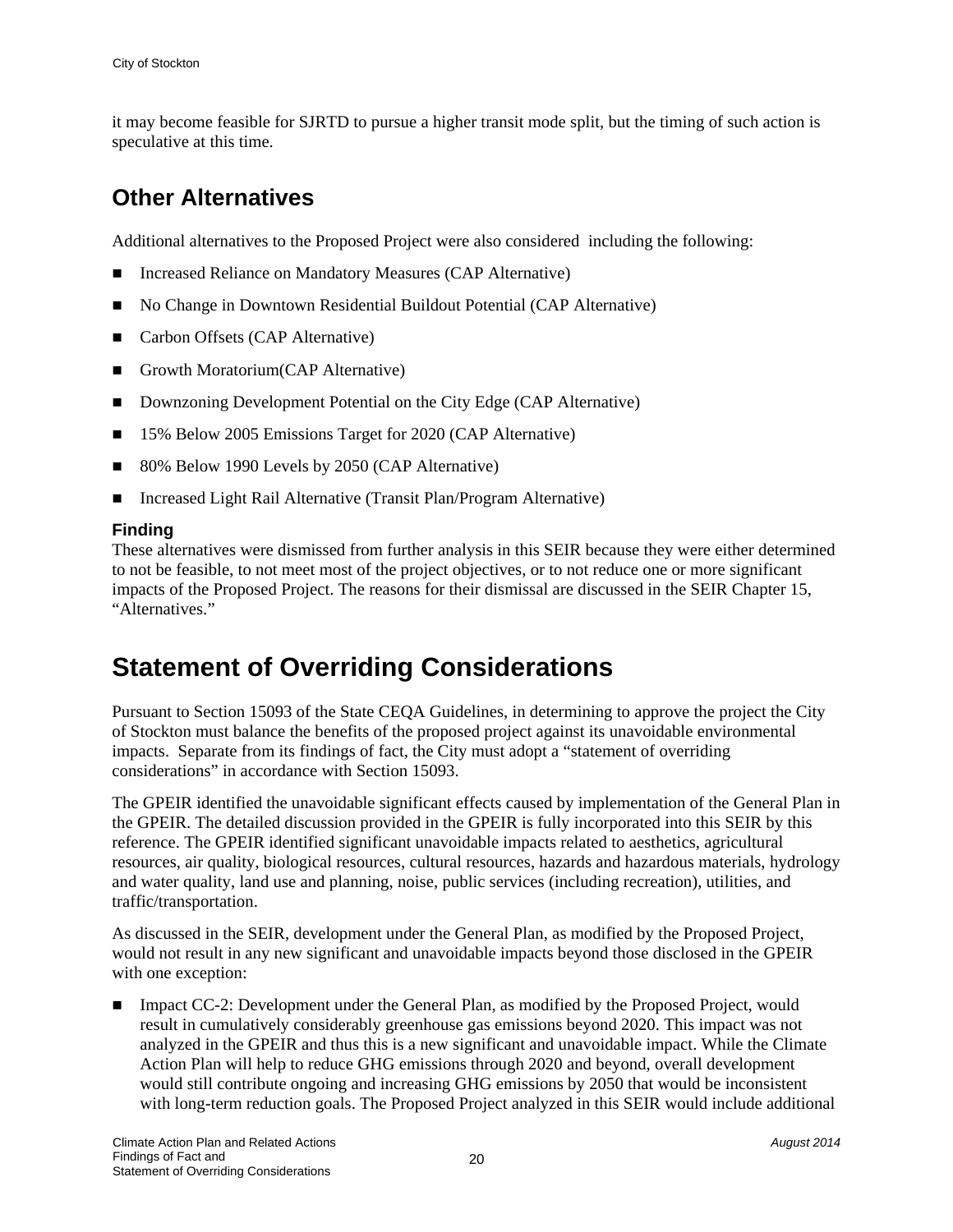residential development in the downtown area, but would offset associated emissions through the implementation of the CAP. However the Proposed Project would not sufficiently address city emissions overall to match 2050 reduction goals.

As discussed in the Final SEIR, the Proposed Project would increase the severity of the following significant and unavoidable impacts beyond the level disclosed in the GPEIR:

- Impact TC-1: Increased vehicular traffic in the downtown area
- Impact TC-4: Increase vehicular traffic in the downtown area affecting railroad crossings.
- Impact PFS-12: Increased residents subject to flooding due to levee failure.
- Impact NCR-7: Increased residential development and solar roofs in the downtown area potentially affecting historic buildings
- Impact NCR-14: Increased residential development and solar roofs in the downtown area potentially affecting historic buildings which could affect visual aesthetics

The City of Stockton hereby finds that the following social, legal, and economic benefits of the Proposed Project outweigh the unavoidable impacts for the following reasons:

- The State has adopted AB-32, the Global Warming Solutions Act of 2006, which seeks to make a first step in reducing GHG. The City in adopting the Climate Action Plan and related actions, intends to do its fair share to help meet the AB-32 goals.
- The City entered into a Settlement Agreement with the Sierra Club and the State Attorney General concerning GHG emissions and related matters. While the Agreement only mandates that the City consider a CAP and a Transit Plan/Program and does not mandate adoption, adoption of the CAP and the Transit Plan/Program would reduce the potential for future legal challenge to General Plan implementation.
- The long-term effects of climate change, if unchecked, could have substantial adverse effects on the economy, health, welfare and natural heritage of the City of Stockton and elsewhere. The City in adopting the Climate Action Plan and related actions, intends to do its fair share to help California take action to reduce GHG emissions and help control climate change effects for Stockton and elsewhere.
- The Climate Action Plan and the Transit Plan/Program have been developed in concert with a diverse stakeholder group (the Climate Action Plan Advisory Council) to seek to identify the most costeffective and community accepted ways to reduce GHG emissions. Without the coordinated approaches in the CAP, the City may miss opportunities to support the residents and businesses in Stockton with cost-effective measure implementation that may help them financially and to be more resilient in facing energy supply and pricing contingencies in the future.
- A competitiveness analysis was completed to analyze the potential net effects of CAP policies, programs, and financing measures on competitiveness of business in Stockton. The competitiveness analysis concludes that the measures detailed in the CAP have been designed to minimize cost burdens on businesses and residents and thus the net competitiveness impacts are likely to be very limited or insignificant. The analysis notes that while introducing some new costs, the CAP would also create offsetting competitiveness benefits stemming from improved environmental conditions, quality of life, urban vibrancy, and other factors that influence attractiveness, reputation/brand, and innovation. The analysis also describes that CAP implementation will also result in financial returns on related investments and regional economic benefits which offset the limited negative cost-related competitiveness impacts.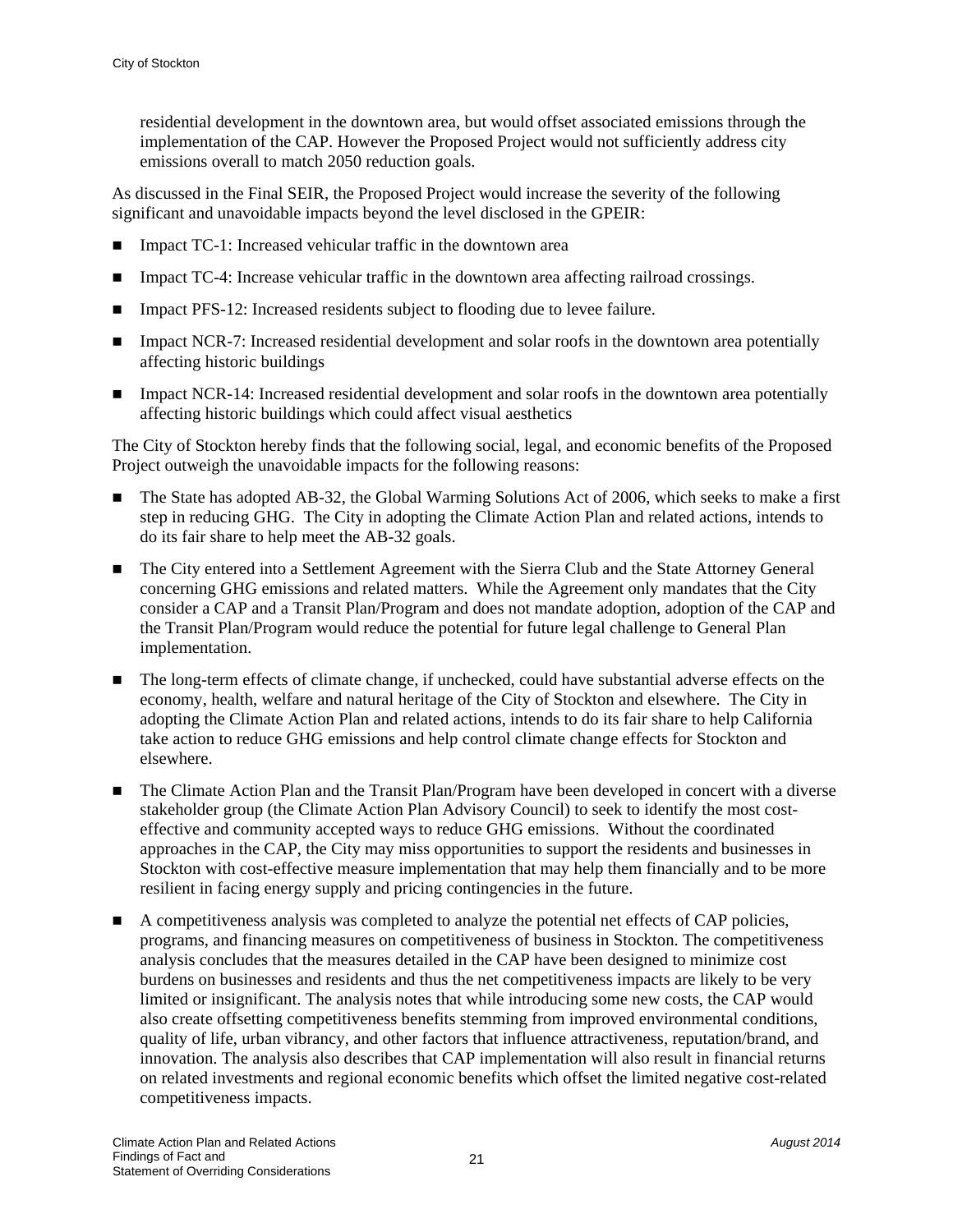- The financial analysis completed for the CAP indicates a positive net present value (NPV) ranging from \$37.1 to \$156.6 million for quantified measures indicating a positive financial benefit to the community as a whole of implementing the CAP.
- The CAP and the Transit Plan/Program will promote alternatives to vehicle travel within the City, thus diversifying mobility options for City residents, while improving bicycle and pedestrian connectivity which can improve the quality of life and health of the City.
- The CAP and the Transit Plan/Program would reduce the generation of criteria air pollutants in Stockton, including ozone, carbon monoxide, and fine particulates, which would improve public health for the community.
- Stockton residences and businesses that implement energy efficiency upgrades as a result of the CAP would see future savings due to lower future energy bills.
- Water improvements included in the CAP would promote wise use of limited water resources and enhance water quality.
- Waste reductions included in the CAP would reduce the need for landfill space.
- Other benefits of the CAP and Transit Plan/Program includes reduction of electricity, natural gas, and gasoline usage which reduces consumer sensitivity to potential increases in future energy prices. Reduction of gasoline consumption also has an additional benefit of reducing dependence on foreign oil supplies.
- The tradeoff of potentially worse downtown traffic versus lowered City-wide traffic (due to CAP measure Trans-1 promoting more development downtown) provides an outcome that is a benefit for the City as a whole. Worsened traffic downtown, while not an intended outcome, can also serve as an incentive for downtown residents, workers, and visitors to avail themselves of alternatives to driving where feasible, which can further overall City goals to reduce traffic, improve air quality, and provide a diversity of mobility options.
- The CAP and the Transit Plan/Program, with the exception of CAP Measure Trans-1 calling for up to 3,000 housing units in the Greater Downtown Stockton Area, is consistent with the existing General Plan and thus allows for a more orderly implementation of the existing General Plan compared with the Greater Density Alternative.

### **Incorporation by Reference**

The following documents are incorporated, in their entirety, by reference

- The August 2014 Final EIR, which includes the February 2014 Draft EIR.
- The August 2014 Final Climate Action Plan, including the Transit Plan/Program.
- The 2007 City of Stockton General Plan, General Plan Background Report, General Plan EIR, and the Findings and Statement of Overriding Considerations.

Without limitation, this incorporation is intended to elaborate on the comparative analysis of alternatives, the basis for determining the significance of impacts, the scope and nature of mitigation measures, and the reasons for approving the project despite the potential for associated significant unavoidable adverse impacts.